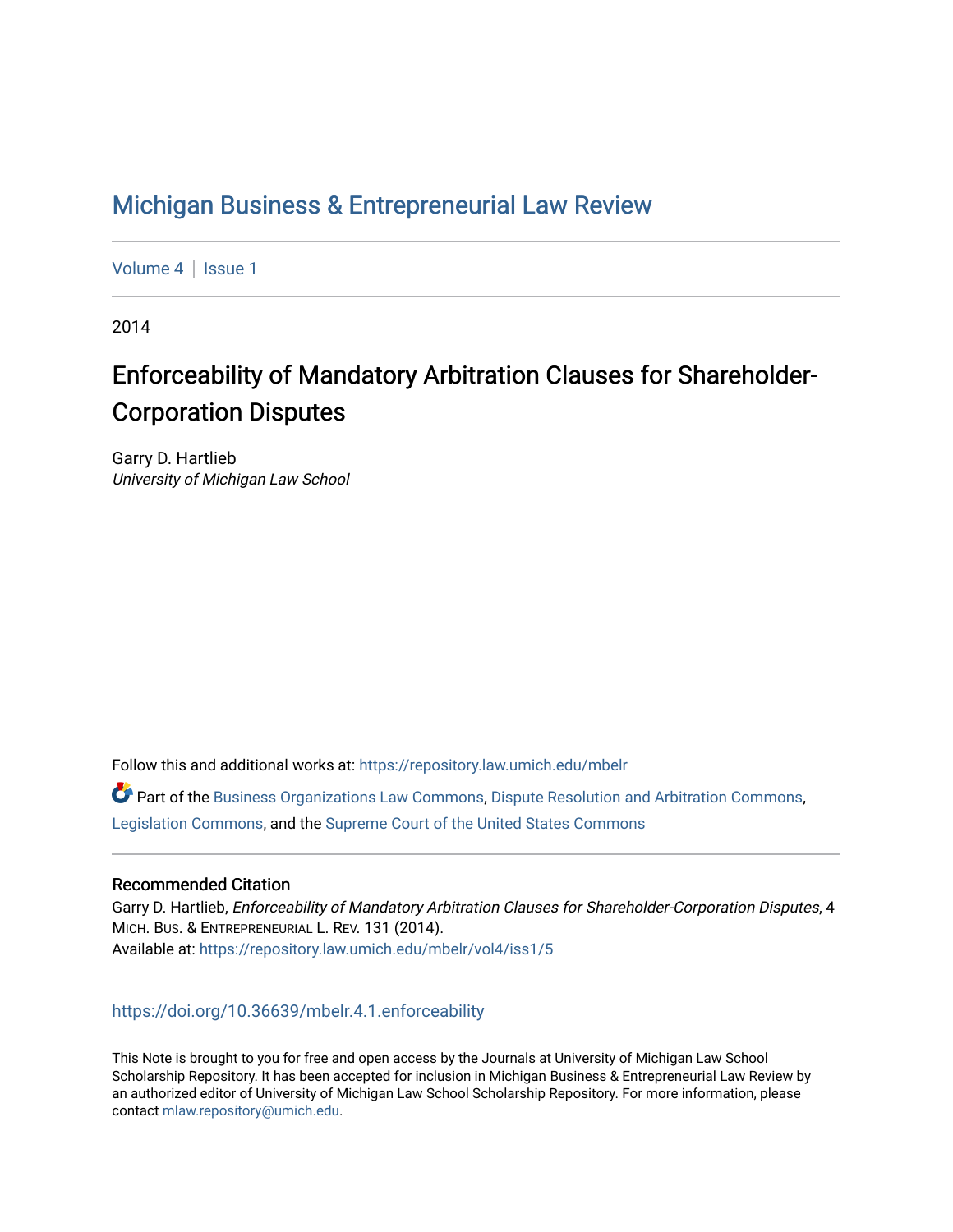# **ENFORCEABILITY OF MANDATORY ARBITRATION CLAUSES FOR SHAREHOLDER-CORPORATION DISPUTES**

## *Garry D. Hartlieb\**

# TABLE OF CONTENTS

| I. POSSIBLE FORMS OF ARBITRATION PROVISIONS  132  |      |
|---------------------------------------------------|------|
| II. IMPLEMENTATION OF ARBITRATION PROVISIONS  133 |      |
|                                                   | 136  |
|                                                   | 140  |
|                                                   | -160 |
|                                                   |      |

Investor litigation is an increasingly vexatious field of law. Nearly every time a significant change of control or corporate ownership occurs, plaintiffs' attorneys file standardized complaints to set in motion class action suits.1 Ultimately, the settlements shareholders receive fail to achieve the practical effects that parties on both sides desire. Shareholders may receive pennies on the dollar of what they allege was lost by corporate wrongdoing, and, in some cases, shareholders may not receive monetary recovery as the settlement requires only that the corporation to make changes to its governing documents.2 These suits distract directors and management from the core operational aspects of their business.3 Corporations will pay enormous fees to attorneys and experts to defend against the suits. $4$  Often times, as a result of director and officer liability insurance, neither corporations nor directors pay

2. *See* Paul D. Weitzel, *The End of Shareholder Litigation? Allowing Shareholders to Customize Enforcement Through Arbitration Provisions in Charters and Bylaws*, 2013 BYU L. REV. 65, 67, 73 (2013).

3. *See* ANDREW J. PINCUS, WHAT'S WRONG WITH SECURITIES CLASS ACTION LAWSUITS? 7 (2014), *available at* http://www.instituteforlegalreform.com/uploads/sites/1/Secur ities\_Class\_Actions\_Final1.pdf.

4. *See id.* at 6, 9.

Garry D. Hartlieb, J.D. Candidate, December 2014, University of Michigan Law School. I would like to thank Cyril Moscow, Adjunct Professor at University of Michigan Law School and Partner at Honigman Miller Schwartz and Cohn LLP, and for his guidance throughout the research and writing process. I would also like to thank the MBELR Editorial Board and the Note and Associate Editors for their thorough attention to detail and insightful commentary.

<sup>1.</sup> *See* Natalia Steele, *Mergers & Acquisitions Strike Suits: What's a Bank To Do?*, SAFE TALK (Am. Bankers Ass'n Ins. Servs.), Sept. 2014, at 1, 1–2, *available at* http://abais .com/Data/Sites/1/downloads/SafeTalk2014/SafeTalk.September2014-Merger\_and\_Acquisi tion\_Strike\_Suits-NS.pdf.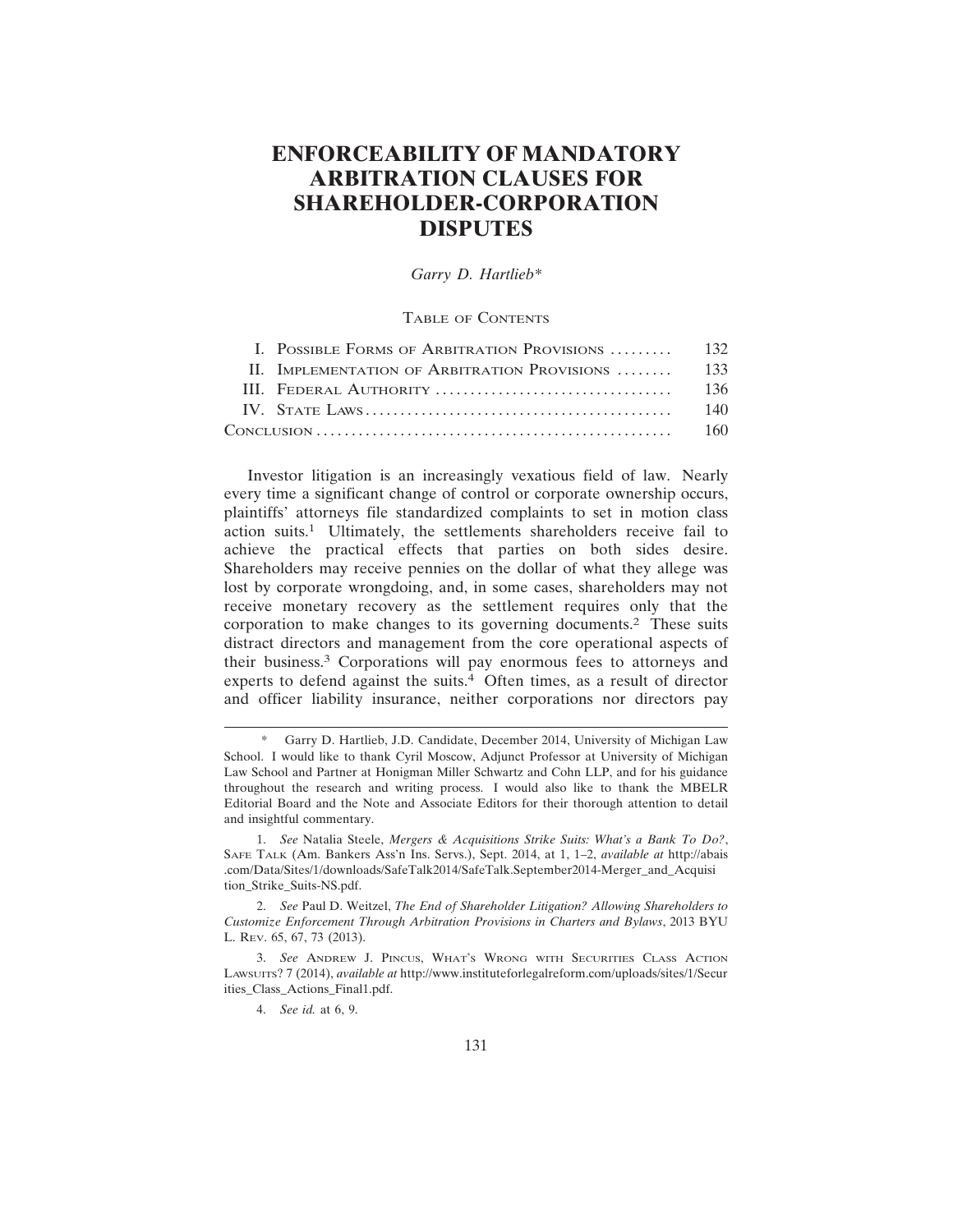damages out of pocket, making it unlikely that the suits serve a deterrent function, one of the principal policy goals behind allowing for such suits.<sup>5</sup>

Consequently, corporations have increasingly turned to arbitration as a way to settle corporate disputes, including those with shareholders. "An agreement to arbitrate before a specified tribunal is, in effect, a specialized kind of forum-selection clause that posits not only the situs of suit but also the procedure to be used in resolving the dispute."6 Several scholars have addressed the merits of arbitration as it pertains to corporate strategy or judicial economy. This Note instead will focus on the statutory provisions, judicial decisions, and external factors that impact the implementation and legality of arbitration provisions in a shareholder litigation context. In doing so, this Note will seek to answer (1) whether a corporation may adopt an arbitration provision that binds investors—who are often shareholders—and the corporation to mandatory individual arbitration, and if so, (2) what language or types of features a permissible provision would contain.

This Note will proceed in five parts. Part I presents a definition of an arbitration provision to guide this discussion. Part II addresses the statutory basis for implementing arbitration clauses under the Delaware General Corporation Law (DGCL)7 and discusses which actors have the authority to adopt arbitration clauses, concluding that incorporators, directors, or shareholders may implement arbitration clauses by including them in the articles of incorporation or the bylaws. Part III discusses the Federal Arbitration Act (FAA)<sup>8</sup> and related US Supreme Court cases, which present additional federal tests for assessing the validity of arbitration clauses. Part IV analyzes state law contract considerations, focusing on mutual assent and unconscionability. Part V presents the United States Securities and Exchange Commission's (the "Commission") role in regulating arbitration clauses. While the Commission can pressure corporations in order to prevent inclusion of arbitration clauses in such offerings, it has refrained from issuing formal decisions against arbitration clauses. Part VI concludes by addressing key practical consequences of the current state of affairs and raising questions for corporations and courts to consider in the future.

#### PART I: POSSIBLE FORMS OF ARBITRATION PROVISIONS

Arbitration clauses, like other contractual terms, can be written to meet the parties' specific needs. For example, a corporation could draft a provision so that it only applied to certain disputes above or below a given

<sup>5.</sup> *See* Weitzel, *supra* note 2, at 73–75.

<sup>6.</sup> Scherk v. Alberto-Culver Co., 417 U.S. 506, 519 (1974).

<sup>7.</sup> *See generally* DEL. CODE ANN. tit. 8, ch. 1 (2014).

<sup>8.</sup> Federal Arbitration Act, Pub. L. No 68-401, 43 Stat. 883 (1925) (codified at 9 U.S.C. § 1 *et seq.* (2014)).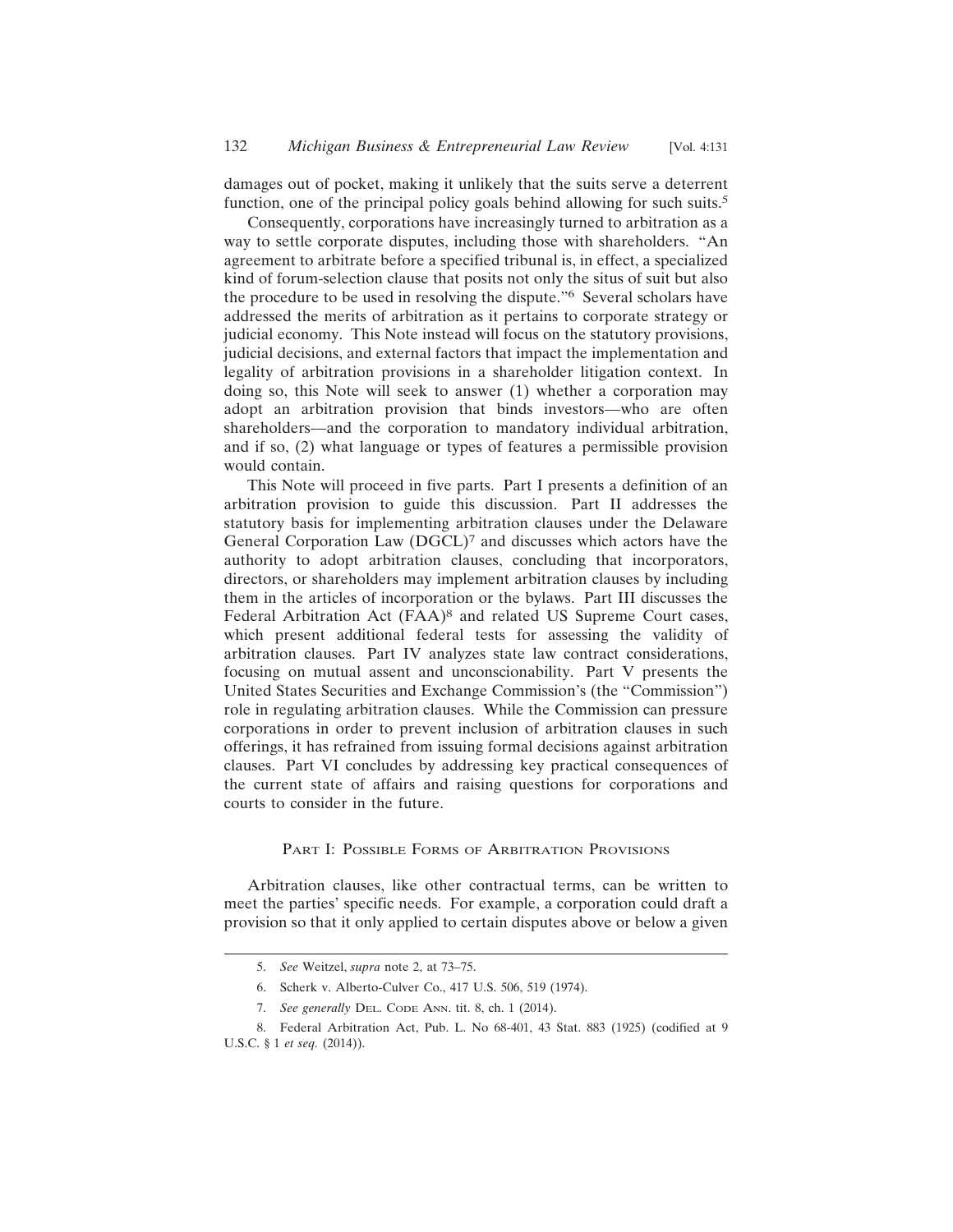monetary threshold, as some corporations have done.9 Additionally, arbitration provisions may be written to require individual arbitration, thereby preventing class resolution. For the purposes of this Note, discussion of arbitration provisions will refer to mandatory binding arbitration on an individual basis, without regard to a monetary threshold. This definition is appropriate because corporations are most likely to propose clauses in this manner and because a focus on individual suits allows for a more clear illustration of the dichotomy between the current class-action centered regime, thus providing an opportunity for a more fruitful legal discussion of baseline state law requirements.

#### PART II: IMPLEMENTATION OF ARBITRATION PROVISIONS

A corporation could implement mandatory arbitration provisions in a variety of ways. Because corporate law is a state matter, the methods available to enact arbitration provisions may vary state-by-state, but this Note will focus on Delaware law. Legal support for various methods of implementation within Delaware come from statues, principally the DGCL, and judicial opinions interpreting the same.

Arbitration provisions may be implemented in one of three ways. They can be: (1) written into the corporation's articles of incorporation; (2) included in the corporation's bylaws, either as an initial bylaw or added as a subsequent amendment; or (3) negotiated between the corporation and shareholders on an individual basis. The third method, individual contracting, is least appealing because it would entail prohibitively high transaction costs. Attorneys would have to contact and negotiate with each shareholder to ensure all shareholder disputes were arbitrated, thus defeating a primary purpose of arbitration.

DGCL Section  $102(b)(1)$  authorizes the first method, inclusion in the articles of incorporation. The code states that the "certificate of incorporation may also contain any or all of the following matters: (1) Any provision for the management of the business and for the conduct of the affairs of the corporation, and any provision creating, defining, limiting and regulating the powers of the corporation, the directors, and the stockholders, or any class of the stockholders."10 Broadly speaking, an arbitration provision, if mandatory, requires the shareholder to forego bringing any claims in a legal proceeding. By requiring shareholders to forego a right, the arbitration provision "limit[s] . . . the powers . . . of the stockholders," and is within the broad scope of Section 102(b).

DGCL Sections 109(a) and (b) set forth the second way by which arbitration provisions could be adopted —corporation bylaws. Section 109(b) delimits the permissible scope of bylaws, stating "[t]he bylaws may contain

<sup>9.</sup> Letter from Kevin L. Vold, Partner, Hogan Lovells, on behalf of Gannett Co., Inc., to Office of Chief Counsel, Div. of Corp. Fin., U.S. Sec. & Exch. Comm'n, at 20 (Dec. 27, 2011), *available at* http://www.sec.gov/divisions/corpfin/cf-noaction/14a-8/2012/2donaldvuche tich022212-14a8.pdf [hereinafter Vold].

<sup>10.</sup> DEL CODE ANN. tit. 8, § 102(b) (2010) (section label omitted).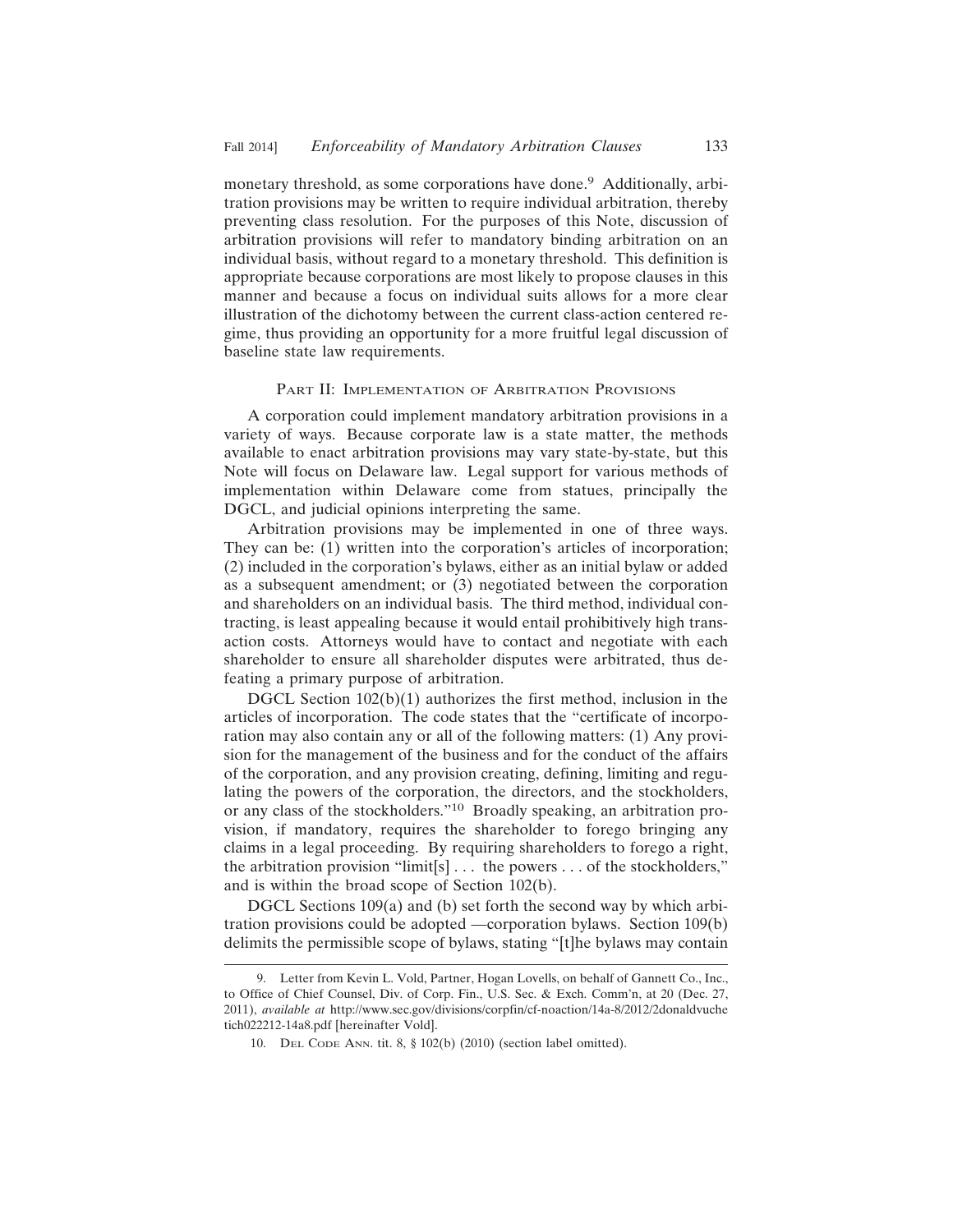any provision, not inconsistent with law or with the certificate of incorporation, relating to the business of the corporation, the conduct of its affairs, and its rights or powers or the rights or powers of its stockholders, directors, officers or employees." As with the articles of incorporation, this definitional section casts a wide net under which arbitration would fall. Significantly, arbitration relates to "the rights or powers of its stockholders." Moreover, insofar as claims were brought derivatively, such as claims against an inside director, the arbitration provision would relate to the rights or powers of directors. Consequently, an arbitration clause would be appropriate in the bylaws.

With an understanding of how arbitration clauses could be implemented, one must next ascertain who could place the arbitration clause in the articles of incorporation or the bylaws. The original incorporators have the ability to draft the articles of incorporation. Alternatively, if a corporation is to include the arbitration clause in its bylaws, when the provision is adopted affects who has the ability to implement the term. Section 109(a) provides that "[t]he original or other bylaws of a corporation may be adopted, amended or repealed by the incorporators, by the initial directors of a corporation . . . or, before a corporation . . . has received any payment for any of its stock, by its board of directors."11 If, however, the corporation has sold stock, Section 109(a) stipulates, "the power to adopt, amend or repeal bylaws shall be in the stockholders entitled to vote."12 Nevertheless, regardless of when the provision is proposed, the corporation has the ability to, "in its certificate of incorporation, confer the power to adopt, amend or repeal bylaws upon the directors."13 Just because an election under Section 109(a) to empower boards to amend the bylaws has been implemented does not preclude shareholders from retaining their rights to modify the bylaws.14 Thus, in practice, three groups may implement an arbitration provision on behalf of the corporation: the original incorporators, the board of directors, and the stockholders, with the latter two being the most likely actors.

One commentator believes that shareholder proxy votes might not be appropriate for adopting arbitration provisions that bind all shareholders because the power of a majority of shareholders to alter the bylaws is not absolute.15 On the contrary, Delaware courts have favorably addressed efforts to include procedures analogous to arbitration in corporate bylaws, thus affirming the ability of the original incorporators, the board of directors, and the stockholders to implement provisions not inconsistent with

<sup>11.</sup> *Id.* § 109(a).

<sup>12.</sup> *Id*.

<sup>13.</sup> *Id. See also* Kidsco Inc. v. Dinsmore, 674 A.2d 483, 492 (Del. Ch. 1995).

<sup>14.</sup> Tit. 8, § 109(a) ("The fact that such power has been so conferred upon the directors or governing body . . . shall not divest the stockholders or members of the power, nor limit their power to adopt, amend or repeal bylaws.").

<sup>15.</sup> *See generally* Barbara Black, *Arbitration of Investors' Claims Against Issuers: An Idea Whose Time has Come?*, 75 LAW & CONTEMP. PROBS. 107, 110 (2012).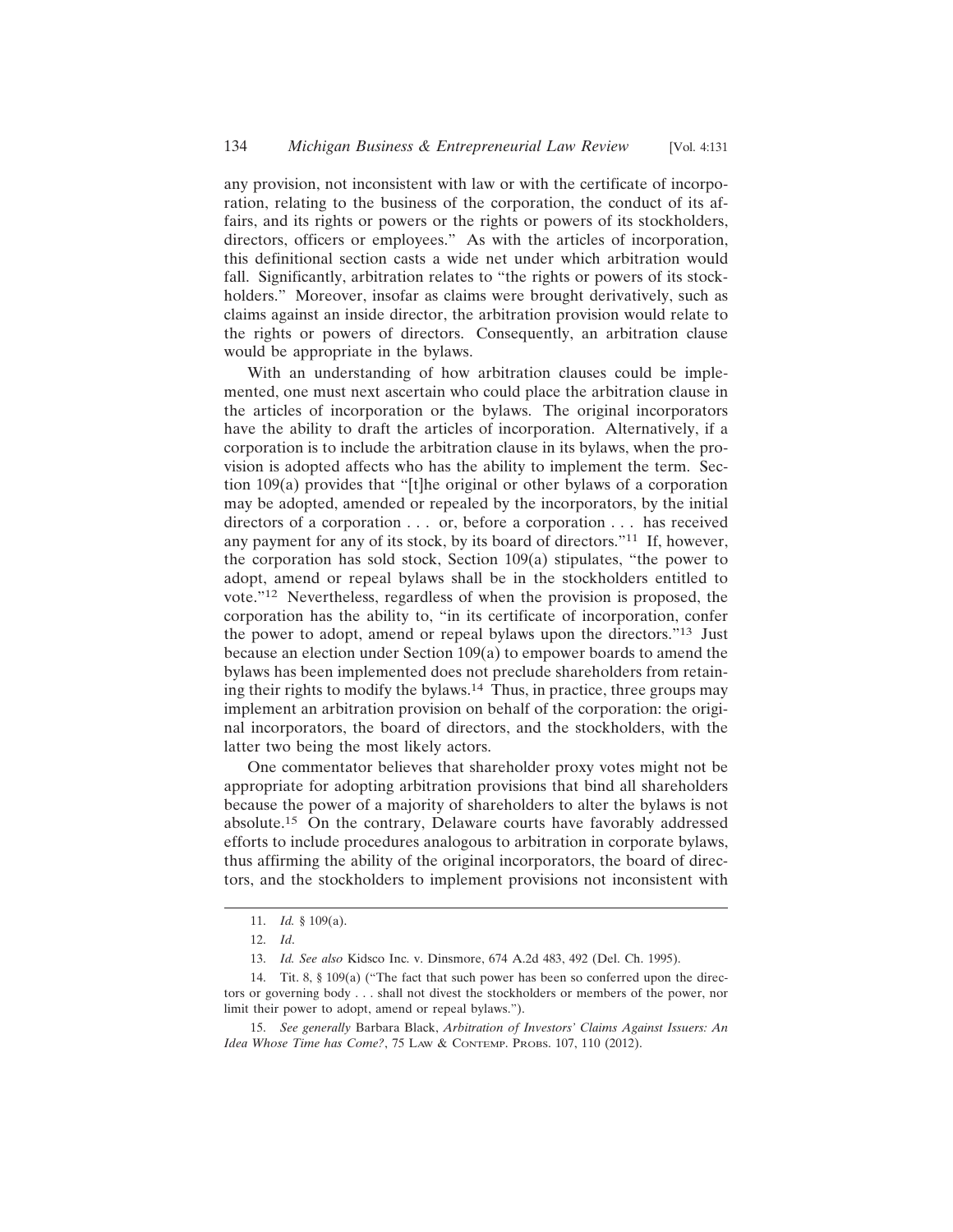the scope of Sections 102 and 109. For example, the Delaware Chancery Court upheld inclusion of a forum selection clause, stating, "if boards of directors and stockholders believe that a particular forum would provide an efficient and value-promoting locus for dispute resolution, then corporations are free to respond with charter provisions selecting an exclusive forum for intra-entity disputes."<sup>16</sup> *Galaviz v. Berg* also suggests that a charter amendment adopted by a majority of shareholders would be enforceable, meaning that shareholders can bind each other to terms when properly put to a vote.17 In *Berg*, a federal court addresses arguments about the effect of a venue provision for derivative actions in a corporation's articles of incorporation, stating "were a majority of shareholders to approve such a charter amendment, the arguments for treating the venue provision like those in commercial contracts would be much stronger, even in the case of a plaintiff shareholder who had personally voted against the amendment."18

Even so, experts have suggested that Delaware courts may be hesitant to relinquish control over corporate lawsuits because the courts have developed a nuanced and well-developed corporate law regime.19 Despite these concerns, Title 10 Chapter 3 of the Delaware Code sets forth general approval of arbitration as a dispute resolution procedure. In particular, Section 349, titled "Arbitration Proceedings for Business Disputes" provides that "[t]he Court of Chancery shall have the power to arbitrate business disputes when the parties request a member of the Court of Chancery, or such other person as may be authorized under rules of the Court, to arbitrate a dispute."20 Two other provisions suggest that resolution of all corporate questions by Delaware courts is not mandatory. First, Section  $102(b)(2)$  allows a corporation to include a term that states:

Whenever a compromise or arrangement is proposed between this corporation and its creditors or any class of them and/or between this corporation and its stockholders . . . , any court . . . may, on the application in a summary way of this corporation or of any creditor or stockholder thereof . . . order a meeting of the creditors or class of creditors, and/or of the stockholders or class of stockholders of this corporation,  $\dots$  in such manner as the said court directs.<sup>21</sup>

Because Section 102(b)(2) is optional in that a corporation *may*, not *must*, include the term, it is possible to conclude that Delaware allows for disputes between the corporation and its stockholders to avoid resolution of a procedure that the court directs. Section  $102(b)(7)$  addresses this issue directly, allowing a corporation to include "[a] provision eliminating or limiting the personal liability of a director to the corporation or its stockholders for monetary damages for breach of fiduciary duty as a direc-

- 20. DEL. CODE ANN. tit. 10, § 349(a) (2014).
- 21. Tit. 8, § 102(b)(2)(i).

<sup>16.</sup> *In re* Revlon, Inc. S'holders Litig., 990 A.2d 940, 960 (Del. Ch. 2010).

<sup>17.</sup> Galaviz v. Berg, 763 F. Supp. 2d 1170 (N.D. Cal. 2011).

<sup>18.</sup> *Id.* at 1175.

<sup>19.</sup> *See, e.g.*, Weitzel, *supra* note 2, at 93.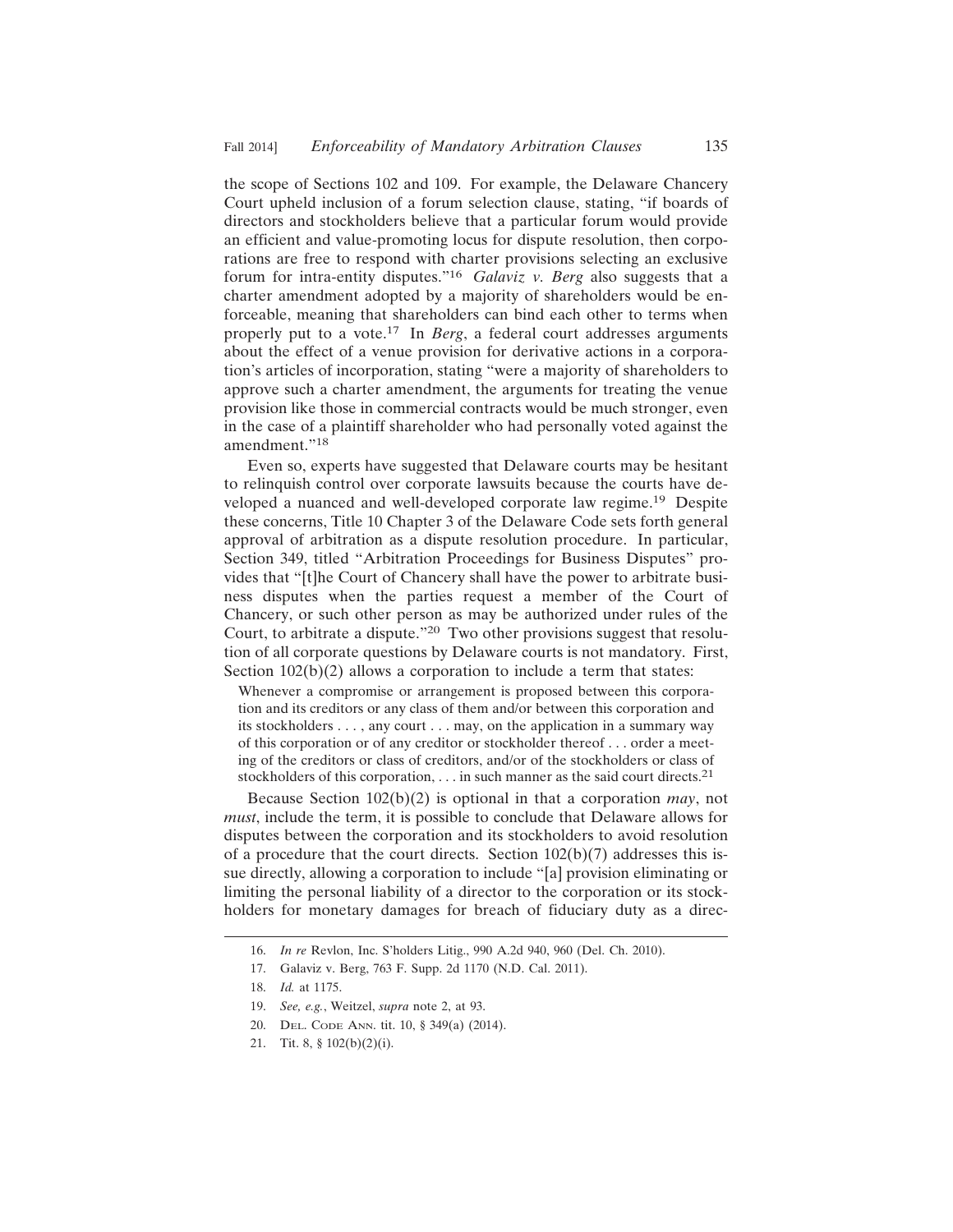tor."22 If a corporation could exempt itself from certain conduct, thereby preventing it from being haled into court, the corporation should similarly be able to modify its liability using procedural devices, such as arbitration. Together DGCL Sections 102(b)(2) and 102(b)(7) and Section 349 of Title 10 illustrate the permissive scope of the DGCL and indicate that a corporation incorporated in the state could use its articles of incorporation or bylaws to implement mandatory arbitration of shareholder-corporation disputes.

# PART III: FEDERAL AUTHORITY

The FAA, codified in Title 9 of the United States Code, specifies the requisite components of an arbitration agreement and the procedural process by which courts will direct parties to arbitration.23 Section 2 of the FAA concerns matters of validity, irrevocability, and enforcement of agreements to arbitrate.24 It provides that a written provision in any contract evidencing a transaction involving "commerce" to arbitrate a controversy "shall be valid, irrevocable, and enforceable, save upon such grounds as exist at law or in equity for the revocation of any contract."<sup>25</sup> This is the principal statutory proclamation that illustrates Congressional intent to permit arbitration agreements. Section 1 of the FAA gives Section 2 expansive scope by defining "commerce," as the traditional articulation of *interstate* commerce. Impliedly, via statutory interpretation maxim *expressio unius est exclusio alterius*, Section 1 excludes from its scope contracts entered into between parties on a strictly *intrastate* basis.26 Section 1 also excludes "contracts of employment of seamen, railroad employees, or any other class of workers engaged in foreign or interstate commerce."27 Of significance, Section 1 does not exclude shareholder-corporation agreements from its scope.28 Because securities laws have indicated a broad view as to what constitutes interstate activity, it is likely that the majority of arbitration agreements will be subject to the FAA. Finally, Section 3 provides the procedure through which Section 2 may be implemented, requiring US courts to stay any matter subject to arbitration that is submitted to the court.<sup>29</sup>

Following its passage, the Supreme Court enshrined applicability of the FAA by declaring arbitration to be the equivalent of litigation, stating, "contractually required arbitration of claims satisfies the statutory pre-

29. *Id.* § 3.

<sup>22.</sup> *Id.* at § 102(b)(7).

<sup>23.</sup> *See generally* 9 U.S.C. §§ 1-16 (2014).

<sup>24.</sup> *Id.* § 2.

<sup>25.</sup> *Id.*

<sup>26.</sup> *See, e.g.*, Bradley v. Brentwood Homes, Inc., 730 S.E.2d 312 (S.C. 2012) (applying the distinction between interstate and intrastate commerce).

<sup>27. 9</sup> U.S.C. § 1 (2014).

<sup>28.</sup> *Id.*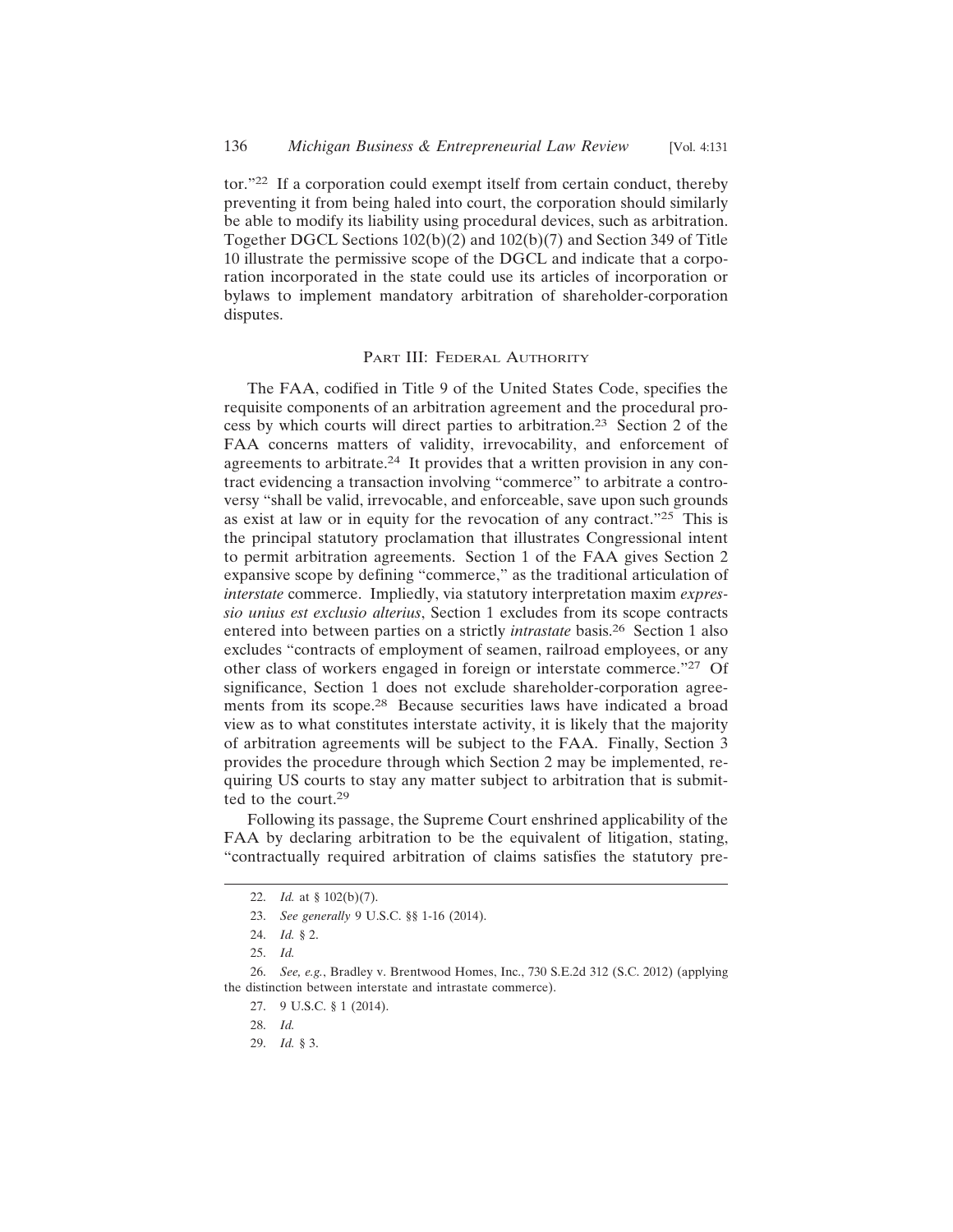scription of civil liability in court."<sup>30</sup> To defend the FAA, federal courts have been concerned with three primary tasks: (1) ensuring that arbitration agreements are not undermined by substantive state law; (2) ensuring that the FAA is not undermined by substantive regulations of other federal laws; and (3) validating arbitration agreements against federal common law venue rules.

First, courts enforce the FAA against state law intrusions.<sup>31</sup> Parties are given contractual latitude with respect to the procedural way in which claims are brought so long as the substantive goals of the underlying statutes are not undermined. The Supreme Court first articulated this logic in *Mitsubishi Motors Corp. v. Soler Chrysler-Plymouth, Inc.*, where the Court stated, "so long as the prospective litigant effectively may vindicate its statutory cause of action in the arbitral forum, the statute will continue to serve both its remedial and deterrent function."<sup>32</sup>

The line between procedure and substance was not always obvious, leading to several preemption cases. In *Southland Corp. v. Keating*, the Court addressed whether a California franchising law voiding any clause in an agreement that required franchisees to waive their rights under that law was able to allow a party to escape enforcement of an arbitration clause.<sup>33</sup> Holding that it was not, the Supreme Court stated that "the 'involving commerce' requirement in § 2" is "a necessary qualification on a statute intended to apply in state and federal courts."34 Consequently, the Court construed Congressional intent "to foreclose state legislative attempts to undercut the enforceability of arbitration agreements."35 The Court reinforced this holding in the recent case of *AT&T Mobility LLC v. Concepcion*, holding that "[s]tates cannot require a procedure that is inconsistent with the FAA, even if it is desirable for unrelated reasons."36 The *Concepcion* plaintiffs sought to avoid an arbitration clause by relying on the Ninth Circuit's *Discover Bank* rule, which provided that class-action waivers in consumer contracts of adhesion were unconscionable under certain circumstances. *Concepcion* preempted the *Discover Bank* rule because it "[stood] as an obstacle to the accomplishment and execution of the full purposes and objectives of Congress."37

States also may not give parties different rights or apply different legal standards to arbitration agreements than they would otherwise apply to

<sup>30.</sup> CompuCredit Corp. v. Greenwood, 132 S.Ct. 665, 671 (2012).

<sup>31.</sup> *See, e.g.*, AT&T Mobility LLC v. Concepcion, 131 S.Ct. 1740, 1746, 1753 (2011) (holding that the FAA preempts California's rule classifying most collective-arbitration waivers in consumer contracts as unconscionable).

<sup>32.</sup> Mitsubishi Motors Corp. v. Soler Chrysler-Plymouth, Inc., 473 U.S. 614, 637 (1985).

<sup>33.</sup> Southland Corp. v. Keating, 465 U.S. 1 (1984).

<sup>34.</sup> *Id.* at 14–15.

<sup>35.</sup> *Id.* at 16.

<sup>36.</sup> AT&T Mobility LLC v. Concepcion, 131 S.Ct. 1740, 1753 (2011).

<sup>37.</sup> *Id.* (quoting Hines v. Davidowitz, 312 U.S. 52, 67 (1941)).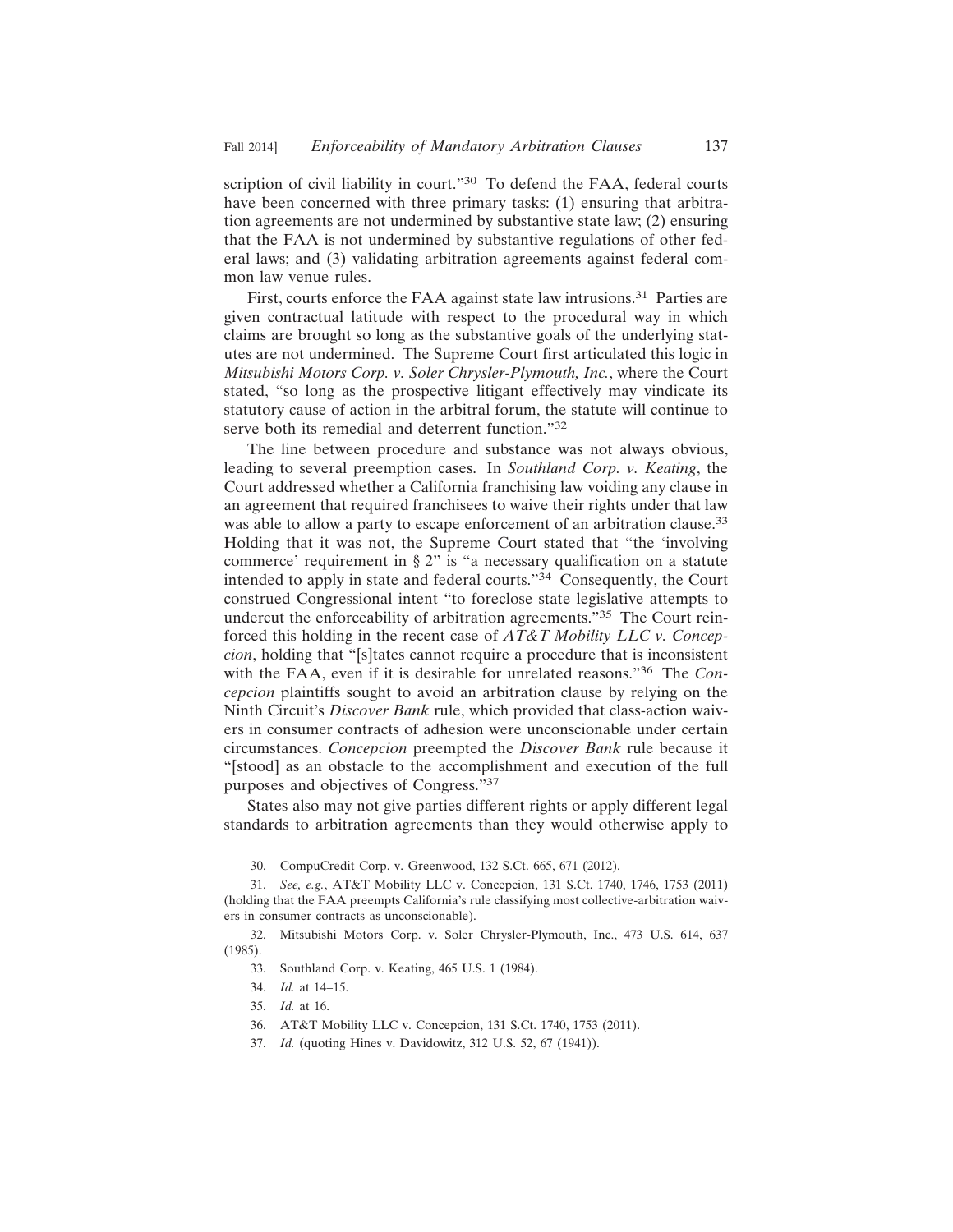contract law cases. In the words of the Supreme Court, "courts must place arbitration agreements on an equal footing with other contracts."38 As is the purpose of enforcing contracts in general, "the FAA's central purpose is to ensure that 'private agreements to arbitrate are enforced according to their terms.'"39 Justice Scalia issued the *Concepcion* opinion over the dissent's argument that class proceedings had independent value because they are "necessary to prosecute small-dollar claims that might otherwise slip through the legal system."40 Instead, the decision stressed the intent of the parties, stating "class arbitration, to the extent it is manufactured . . . rather than consensual, is inconsistent with the FAA."41 Such logic built upon prior Supreme Court decisions in *Volt Information Sciences, Inc. v. Board of Trustees of Leland Stanford Junior University* and *First Options of Chicago, Inc. v. Kaplan.*42 As these cases illustrate, the policies read into FAA seek to prevent the parties from being surprised and from being forced to address their claims in unanticipated manners.<sup>43</sup>

Second, courts seek to ensure that other federal laws do not interfere with the enforcement of the FAA. "Arbitration provisions are presumed to be valid unless 'the party opposing arbitration carries the burden of showing that Congress intended in a separate statute to preclude a waiver of judicial remedies, or that such a waiver of judicial remedies inherently conflicts with underlying purposes of that other statute.'"44 General antiwaiver provisions (which some contend includes Section 29(a) of the Exchange Act) are not barriers to the enforcement of arbitration provisions pursuant to the FAA.45 Moreover, if a statute providing a substantive right is silent on whether claims can proceed in an arbitrable forum, the FAA requires the arbitration agreement to be enforced according to its terms.46

43. *Cf.* Century Indem. Co. v. Certain Underwriters at Lloyd's*,* London, 584 F.3d 513, 531–32. (3d Cir. 2009) (recognizing that it could not require arbitration agreements to be "express" and "unequivocal" as a predicate of being enforced because to do so would "impermissibly . . . require more of arbitration agreements than of contracts generally to be enforced whenever the standard differed from the applicable state-law principles of contract law.").

44. Letter from Cyril Moscow, Professor, Univ. of Mich. Law Sch., to Office of Chief Counsel, Div. of Corp. Fin., U.S. Sec. & Exch. Comm'n (Jan. 12, 2012) (on file with the U.S. Securities & Exchange Commission) (quoting *Rodriguez de Quijas v. Shearson/American Express, Inc.*, 490 U.S. 477, 483 (1989)) (in response to Gannett No Action Letter Request).

<sup>38.</sup> *Id.* at 1742.

<sup>39.</sup> Stolt-Nielsen S. A. v. AnimalFeeds Int'l Corp., 559 U.S. 662, 664 (2010) (quoting Volt Info. Sci., Inc. v. Bd. of Tr. of Leland Stanford Junior Univ., 489 U.S. 468, 479 (1989)). 40. *Concepcion*, 131 S.Ct. at 1753.

<sup>41.</sup> *Id.* at 1751.

<sup>42.</sup> *Volt Info. Scis.* 489 U.S. at 479 (discussing arbitration as "a matter of consent"); First Options of Chicago, Inc. v. Kaplan, 514 U.S. 938, 943 (1995) (describing arbitration "is a way to resolve those disputes—but only those disputes—that the parties have agreed to submit to arbitration.").

<sup>45.</sup> *See* CompuCredit Corp. v. Greenwood, 132 S.Ct. 665 (2012).

<sup>46.</sup> *Id.* at 673.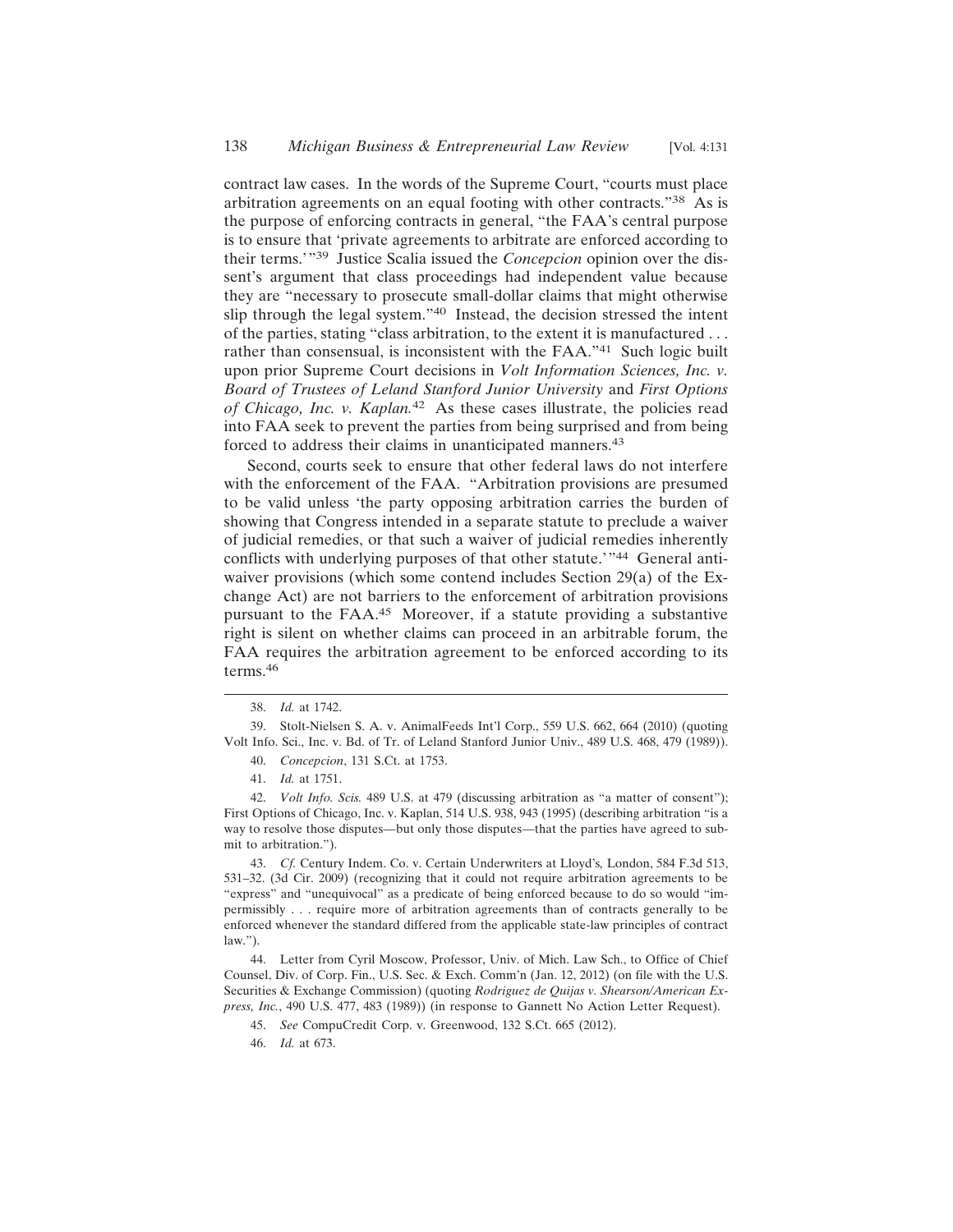Third, federal courts assess the validity of arbitration agreements in the context of traditional venue rules. Because arbitration clauses are derivative of traditional forum selection clauses, venue laws subsume them and, as one court stated, "[T]he enforceability of a purported venue requirement is a matter of federal common law."47 Under the leading case in this area, *M/S Bremen v. Zapata Off-Shore Co.,* a venue provision in a "freely negotiated" contract should not be set aside "unless Zapata could clearly show that that enforcement would be unreasonable and unjust, or that the clause was invalid for such reasons as fraud or overreaching."48 Building on the *Zapata* decision, in *Carnival Cruise Lines, Inc. v. Shute* the Court upheld a forum-selection clause contained on the back of a cruise ticket.<sup>49</sup> In *Carnival Cruise*, the Court rejected the argument that the passenger's lack of opportunity or bargaining power to negotiate the contract terms rendered enforcement of the venue clause unreasonable.<sup>50</sup>

Relying on these decisions, the District Court for the Northern District of California addressed the validity of an arbitration clause unilaterally adopted by a corporation's directors in *Berg*. The terms of the underlying agreement in this case skewed in favor of the corporation vis-à-vis shareholders: the individual corporate directors who would eventually be named as defendants unilaterally adopted the bylaw after the alleged wrongdoing took place. *Berg* distinguished its facts from those contained in the prior decisions of *Zapata* and *Carnival Cruise*, noting that in both of those cases "the provision was present in the original agreement" entered into by both parties.51 Consequently, the District Court deemed an agreement adopted under these circumstances invalid because "there is no element of mutual consent to the forum choice at all, at least with respect to shareholders who purchased their shares prior to the time the bylaw was adopted."52 When the *Berg* court issued its decision, it acknowledged that the matter was one of first impression.

Presently, other Circuits have neither endorsed nor disputed the *Berg* holding. Further, *Berg* presented only one of several possible fact patterns; for example, a corporation could have adopted the provision after investors purchased shares but before alleged corporate wrongdoing occurred. As a result, the exact federal demands of arbitration clauses relative to federal common law standards remain open for further clarification. Nevertheless, *Berg* remains a significant decision because it illustrates that independent federal law concerns must be evaluated when

52. *Id.* at 1771.

<sup>47.</sup> Galaviz v. Berg, 763 F. Supp. 2d 1170, 1175 (N.D. Cal. 2011) (citing Manetti-Farrow, Inc. v. Gucci Am., Inc., 858 F.2d 509, 512–513 (9th Cir. 1988)); *see also* Scherk v. Alberto-Culver Co., 417 U.S. 506, 519 (1974).

<sup>48.</sup> M/S Bremen v. Zapata Off-Shore Co., 407 U.S. 1, 15 (1972).

<sup>49.</sup> Carnival Cruise Lines, Inc. v. Shute, 499 U.S. 585 (1991).

<sup>50.</sup> *Id.* at 593.

<sup>51.</sup> *Berg*, 763 F. Supp. 2d at 1174.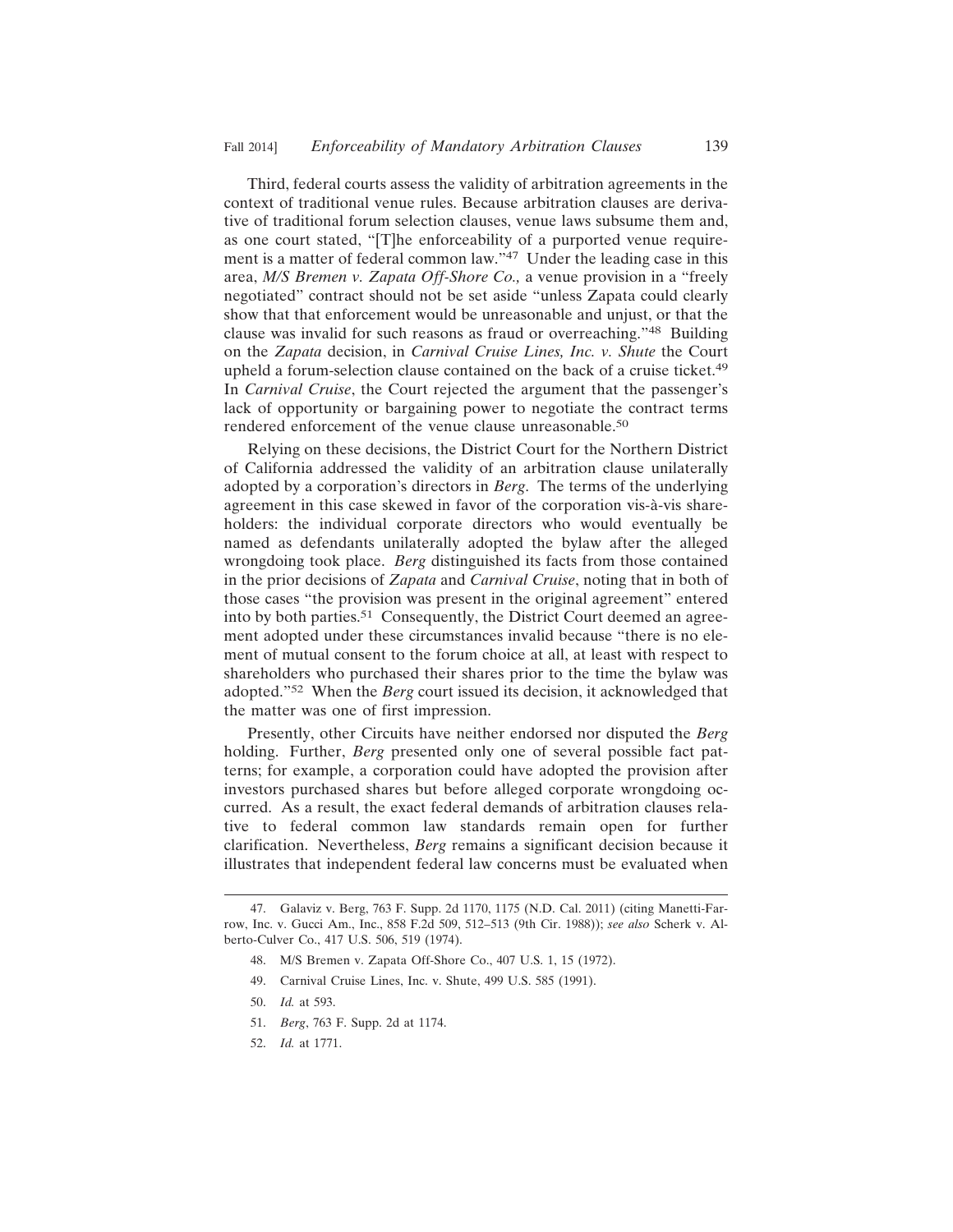assessing the validity of arbitration agreements in the corporation-shareholder litigation context.

# PART IV: STATE LAWS

After satisfying implementation under state corporate law and federal pronouncements about the use of arbitration, proponents of arbitration clauses must still satisfy traditional state substantive law demands. These substantive law demands commonly relate to contract law because "arbitration is a matter of contract"53 and because a corporation's governance documents are "a contract between the State and the corporation, and the corporation and its shareholders."54 Additionally, some states have their own catchall provisions. In Delaware, for example, DGCL Section  $102(b)(1)$  contains a catchall requirement that provisions in a corporation's articles of incorporation must "not [be] contrary to the laws of this State."55 Because this limit governs the articles of incorporation and because the arbitration clause will be adopted in the articles of incorporation or in bylaws, which must stay within the scope of the articles of incorporation, any arbitration clause must not be contrary to the laws of the state where they are adopted. State laws contain a variety of rules that arbitration clauses may implicate, principally those concerned with mutual assent, unconscionability, and retroactivity. The following will examine how various states apply these doctrines.

## A. *Mutual Assent*

Under state laws generally, a valid contract requires mutual assent of the parties, meaning agreement by both parties to a contract. "[A] party cannot be required to submit any dispute to arbitration that it has not agreed to submit."56 Rather than decide for itself when parties have agreed to submit to arbitration, the Supreme Court defers to states on questions such as mutual assent. Thus, "courts generally . . . apply ordinary state-law principles that govern the formation of contracts" when "deciding whether the parties agreed to arbitrate a certain matter (including arbitrability)."<sup>57</sup>

The Third Circuit addressed the issue of mutual assent in the context of arbitration bylaws in *Kirleis v. Dickie, McCamey & Chilcote, P.C.*58 In *Kirleis*, a law firm sought to enforce a bylaw arbitration clause against a lawyer-shareholder of the firm in a dispute that later arose between the

<sup>53.</sup> Rent-A-Center, W., Inc. v. Jackson, 561 U.S. 63, 67 (2010).

<sup>54.</sup> STAAR Surgical Co. v. Waggoner, 588 A.2d 1130, 1136 (Del. 1991) (citing Lawson v. Household Finance Corp., 152 A. 723, 727 (Del. Supr. 1930)).

<sup>55.</sup> DEL. CODE ANN. tit. 8, § 102(b)(1) (2014).

<sup>56.</sup> Cheek v. United Healthcare of the Mid-Atl., Inc., 835 A.2d 656, 661 (2003) (citing Curtis G. Testerman Co. v. Buck, 667 A.2d 649, 654 (1995)).

<sup>57.</sup> First Options of Chicago, Inc. v. Kaplan, 514 U.S. 938 (1995).

<sup>58.</sup> Kirleis v. Dickie, McCamey & Chilcote, P.C., 560 F.3d 156 (3d Cir. 2009).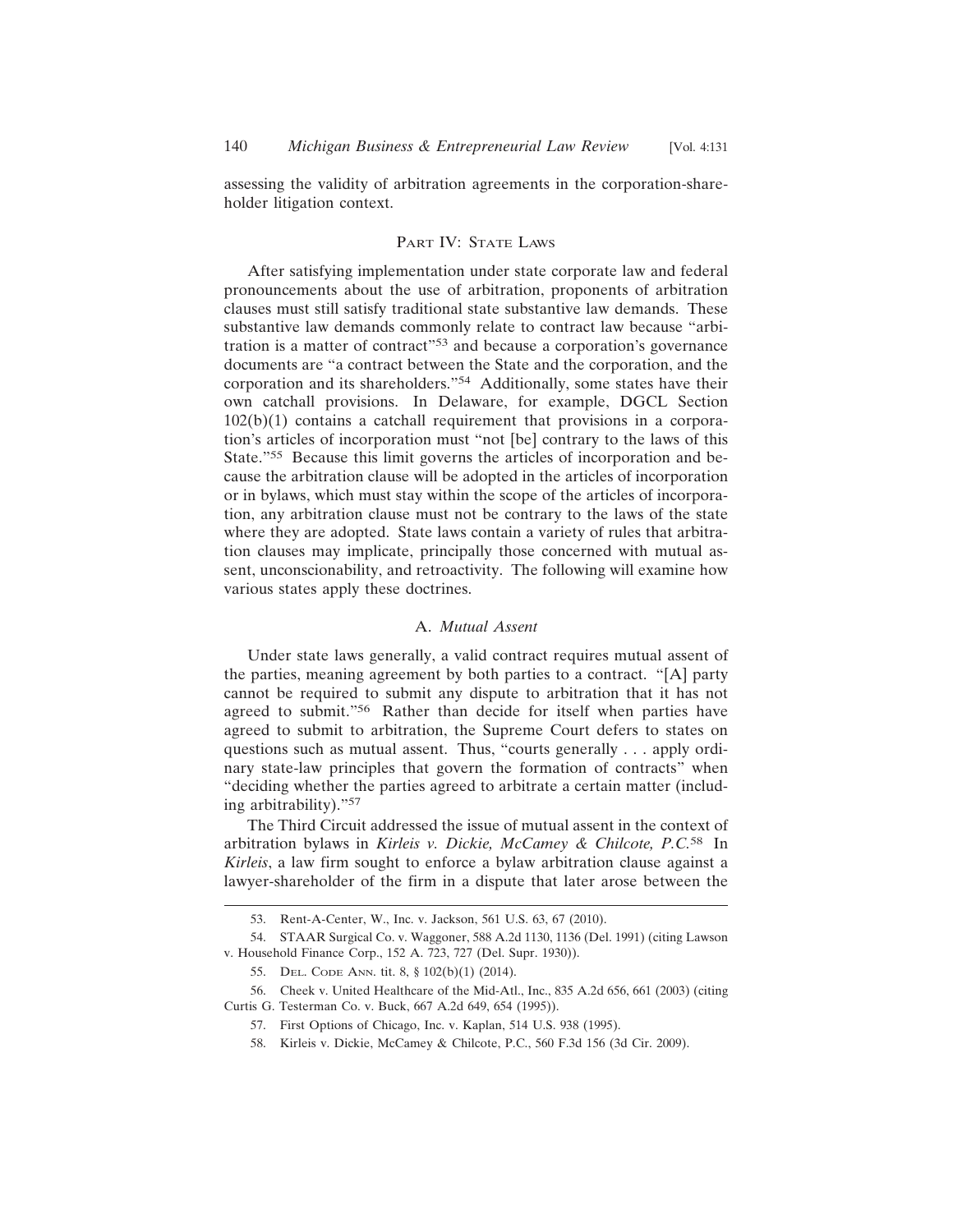lawyer and the firm.59 Three factors motivated the court to strike down the mandatory arbitration provision for lack of mutual assent: first, and most importantly, the lawyer was never provided a copy of the bylaws;<sup>60</sup> second, the lawyer was never informed of the existence of the arbitration provision in the bylaws;<sup>61</sup> and third, the lawyer never signed any document that referred to the arbitration provision.62 The Third Circuit did not go so far as to require the presence of all of these elements to satisfy mutual assent; rather, it remains possible that the existence of any or a combination of these factors would have been a sufficient basis from which a court could find mutual assent satisfied.63 Because the lawyer never knew of the arbitration bylaw, the court reasoned that it would have been impossible for the lawyer to consent to the terms contained therein.64 The *Kirleis* decision, however, represents an easy case. A more difficult question arises when the shareholder either has been given notice, or could be deemed on constructive notice.<sup>65</sup>

Lower courts in Maryland have adopted a broad understanding of mutual assent, particularly in regard to the concept of notice. As one Maryland court stated, "Maryland courts as well as courts from other jurisdictions have frequently ruled that constructive knowledge, constructive notice, and knowledge/notice through incorporation-by-reference are adequate to inform and bind a party to a contract, thereby satisfying mutuality."66 In *Corvex Management LP v. Commonwealth REIT*, stockholders brought suit against a real estate investment trust (REIT) whose bylaws contained both a mandatory arbitration provision and a ban on class actions, including shareholder derivative suits.67 The court found

<sup>59.</sup> *Id.* at 158–59.

<sup>60.</sup> *Id.* at 159, 165 (explaining that Kirleis could not have explicitly agreed to arbitrate her claims because she never received a copy of the bylaws and was unaware of the existence of the arbitration provision contained therein).

<sup>61.</sup> *Id.*

<sup>62.</sup> *Id.* at 159, 161–62 ("Had the Firm submitted contradictory evidence showing that Kirleis had received the bylaws or had signed them, its argument regarding the sufficiency of Kirleis's affidavit would merit further discussion.").

<sup>63.</sup> *See id.* at 160–61 ("Under Pennsylvania law, contract formation requires: (1) a mutual manifestation of an intention to be bound, (2) terms sufficiently definite to be enforced, and (3) consideration." (citing Blair v. Scott Specialty Gases, 283 F.3d 595, 603 (2002)). "In the employment context, arbitration agreements will be upheld when they are 'specific enough (i.e. unambiguous) to cover the employee's claims' and 'the employee has expressly agreed to abide by the terms of [the] agreement.'" (quoting Quiles v. Fin. Exch. Co., 879 A.2d 281, 285.)).

<sup>64.</sup> *Id.* at 165.

<sup>65.</sup> *See* Black, *supra* note 15, at 113–14 ("There has been considerable litigation over assent to arbitration in cases where a document containing a purported agreement to arbitrate is made available (either physically or online) to an individual who then takes some action consistent with contract performance, such as keeping the purchased goods . . . .").

<sup>66.</sup> Corvex Mgmt. LP v. Commonwealth REIT, 2013 Md. Cir. Ct. LEXIS 3 at \*27 (Md. Cir. Ct. 2013).

<sup>67.</sup> *Id.* at \*4, \*5–6.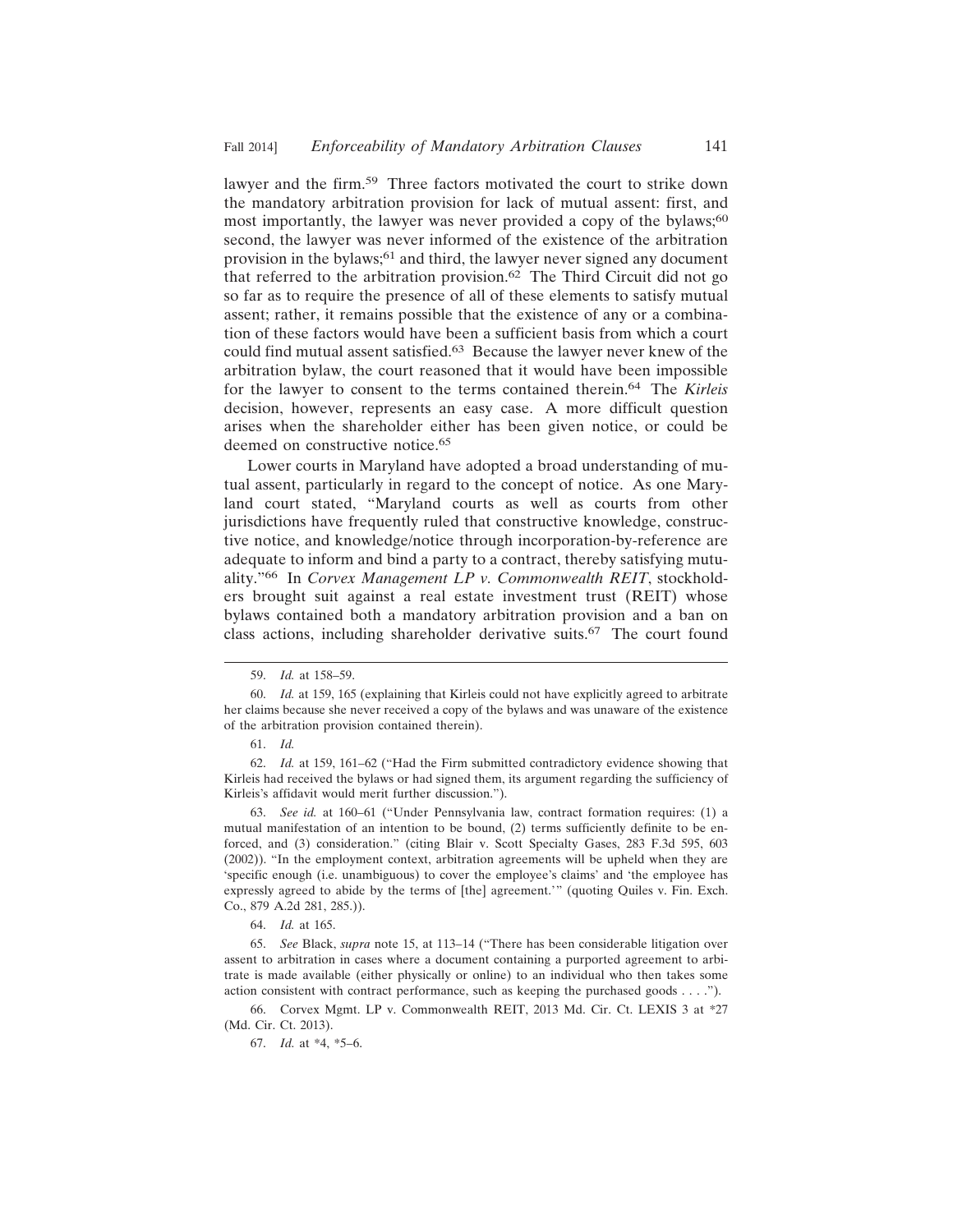mutual assent was established, holding, "[p]laintiffs purchased shares with at least constructive knowledge that the Arbitration Bylaws were in effect and that their shares were subject to them."68 The shareholders were found to have *actual* knowledge of the corporate bylaws because the plaintiffs purchased stock certificates that contained a legend informing shareholders that by keeping stock certificates they agree to be bound by bylaws, the arbitration bylaw itself stated that "any shareholder of the Trust" would be bound.69 The shareholders were also deemed to have constructive notice: "[b]ecause bylaws constitute part of a binding flexible contract among the directors, officers, and stockholders, CWH stockholders are on notice that . . . the board itself may act unilaterally . . . . "70 Plaintiffs were not entitled to demand affirmative written assent in regard to the arbitration provision, the third *Kirleis* factor.<sup>71</sup> Yet the court distinguished *Corvex* from the third *Kirleis* factor, noting, "[t]here is a difference between realizing that one is party to an agreement, yet refusing to consent to it, and failing to comprehend that an agreement to which one is subject to exists altogether."72 In *Kirleis* the party to be bound by the arbitration agreement never knew the arbitration agreement existed, whereas the *Corvex* plaintiffs ignored the written provisions on their stock certificates.

*Corvex* is not the only time that Maryland courts have addressed the issue of notice with respect to arbitration agreements; the Circuit Court of Maryland, Baltimore City ruled on a related matter in *Katz v. Common-Wealth REIT*. 73 In *Katz*, individual shareholders and a pension fund, who sought to brand themselves as "ordinary shareholders," brought a consolidated class and derivative suit against alleging that the defendant breached certain fiduciary duties.74 The *Katz* plaintiffs sought to distinguish themselves from the *Corvex* plaintiffs by alleging that they lacked knowledge of the arbitration bylaws at the time they purchased their shares.75 Rejecting this argument, the court ruled that because shareholders had constructive

<sup>68.</sup> *Id.* at \*29.

<sup>69.</sup> *Id.* at \*5–6, \*29.

<sup>70.</sup> The Trustee Defendants' Motion for Leave to File a Notice of Supplemental Authority in Further Opposition to Plaintiffs' Motion for a Speedy Declaratory Hearing Under Rule 57 of the Federal Rules of Civil Procedure and for Declaratory and/or Injunctive Relief at 28–29, Del. Cnty. Employees Ret. Fund. v. Portnoy, No. 13-cv-10405-DJC (D. Mass. Feb. 20, 2014).

<sup>71.</sup> *Corvex*, 2013 Md. Cir. Ct. LEXIS 3 at \*26–27 ("This Court cannot demand any higher standard of an arbitration agreement than what would be demanded of a typical contract under Maryland law. . . . Maryland courts as well as courts from other jurisdictions have frequently ruled that constructive knowledge, constructive notice, and knowledge/notice through incorporation-by-reference are adequate to inform and bind a party to a contract.")

<sup>72.</sup> *Id.* at \*20.

<sup>73.</sup> Katz v. CommonWealth REIT No. 24-C-13-001299 (Md. Cir. Ct. Balt. City, Feb. 19, 2014).

<sup>74.</sup> *Id.* at \*8–9.

<sup>75.</sup> *Id.* at \*9.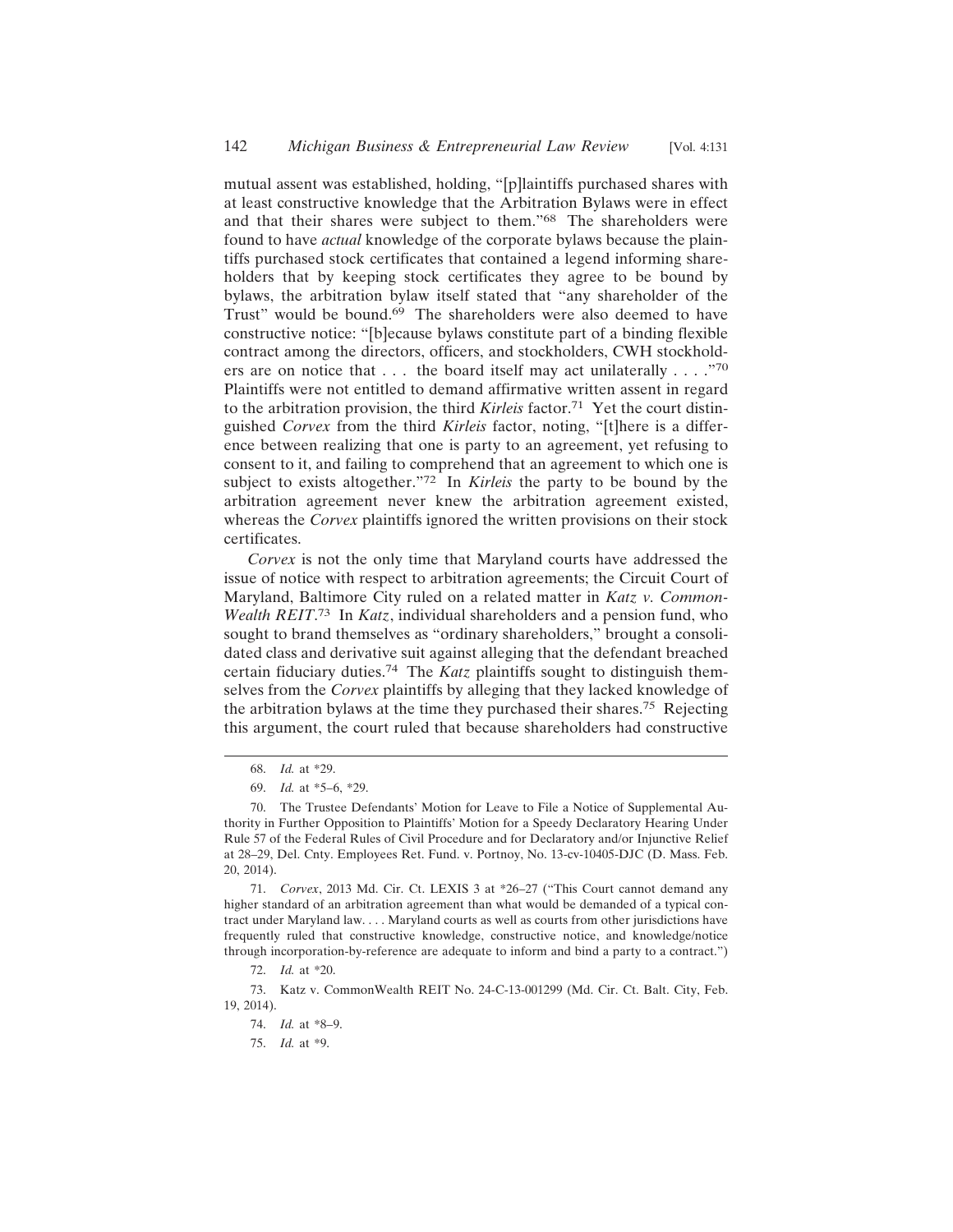knowledge of the arbitration bylaw, the provision was also enforceable against them.76 Thus, constructive notice is an expansive doctrine in Maryland.

Other Circuits have made similarly attenuated findings of mutual assent in the context of investor-corporation arbitration clauses. In *Sandalwood Debt Fund A, L.P. v. KPMG, LLP*, a New Jersey court upheld the applicability of an arbitration clause to investors when the clause was contained in a hedge fund's engagement letters with its auditor.<sup>77</sup> The Sandalwood plaintiffs—limited partners of feeder funds—brought suit against the auditor, KPMG, after the funds lost substantially all of their value. Even though the limited partners lacked input in choosing the auditor and did not consent to the terms of engagement, the court enforced the arbitration agreement against them, reasoning that because the claims were derivative and not direct, investors had to comply with the corporation's contractual relationships with third parties regarding claims brought on behalf of the corporation.<sup>78</sup>

While the above decisions concerning assent provide some guidance, the particulars as to the permissibility of corporation-shareholder arbitration clauses remain ambiguous. For example, does publicly filing bylaws with the Commission constitute adequate notice? On one hand, disclosure is the principal mechanism by which securities laws are believed to achieve their goals, which is why it is a defense for a variety of Securities Act and Exchange Act claims.79 It is not immediately clear why disclosure, a mechanism found to be reliable in other contexts, would not be sufficient to make shareholders aware of the existence of arbitration bylaws. Alternatively, opponents would suggest that mere maintenance of a stock position and passive ownership of shares is not a sufficient indication that the shareholders manifested assent.80 After *Corvex* and *Katz* there seems to be more support for the former viewpoint, but shareholders in that case had one thing that might well make a difference to subsequent courts: a legend.

The second question concerning adequacy of notice is whether a corporation must include a legend on its securities indicating the shareholder will agree to be bound by the bylaws. Legends are valuable procedural devices that serve to alert shareholders that they need to look at the bylaws and that continued ownership will constitute assent. But, a securities legend is unlikely to be a necessary feature of an arbitration bylaw. In today's world of electronic communication, filing with the Commission might function in place of a legend. Additionally, legends may not even

<sup>76.</sup> *Id.* at \*29.

<sup>77.</sup> Sandalwood Debt Fund A, L.P. v. KPMG, LLP, 2013 N.J. Super. Unpub. LEXIS 1624 (App. Div. July 1, 2013).

<sup>78.</sup> *Id.* at \*21.

<sup>79.</sup> *See The Laws that Govern the Securities Industry,* U.S. SEC. & EXCH. COMM'N, http://www.sec.gov/about/laws.shtml (last visited Dec. 22, 2014).

<sup>80.</sup> *See* Black, *supra* note 15, at 114.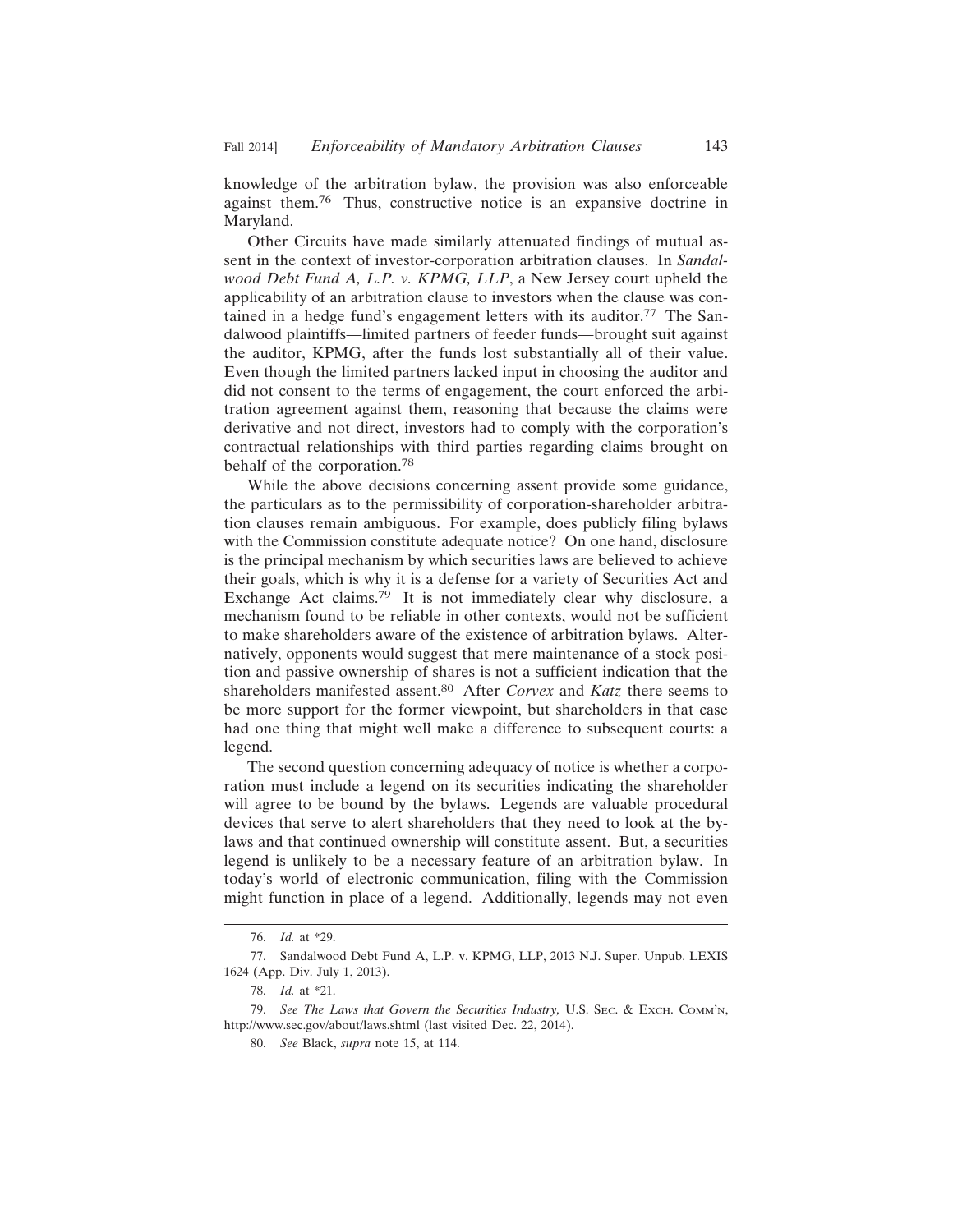be effective because shareholders no longer receive paper stock certificates in the mail; instead, centralized brokerage firms hold the certificates. Thus, even if the certificate contained a legend, perhaps shareholders would still be able to claim that they never had the opportunity to read the provision and that they should consequently not be bound by it. Such claims sound similar to those made by the lawyer-plaintiff in *Kirleis* and are likely to find favor by courts.<sup>81</sup> In lieu of these challenges, the next best solution to a paper legend may be a notice on the corporation's website.<sup>82</sup>

Corporations might be able to avoid mutual assent challenges by seeking a different form of implementation: shareholder proxy vote. Such a vote would function as an affirmative act of assent, which would allow courts to avoid having to decipher what exactly constitutes constructive notice. A shareholder vote implicates another question: whether non-assenting shareholders are bound. Binding objectors would not raise a notice problem because voting shareholders would be aware of the provisions the corporation adopted. By continuing to remain a shareholder, investors would make a conscious choice and thus they would not be entitled to claim surprise (an element of unconscionability discussed below). Nevertheless, one scholar asserted that "there is a serious question of fairness about taking away rights from current shareholders who did not assent to the provision,"83 which would likely enable shareholders to assert that binding them to arbitration was invalid on retroactivity grounds. It has been suggested that corporations could alleviate the mutual assent problem with dissenting shareholders by offering such shareholders appraisal rights.<sup>84</sup> Under Maryland and New Jersey law, offering appraisal rights is not a necessary concession.85 Further, under the DGCL, shareholders are allowed to make corporate governance changes in other contexts without requiring the corporation to compensate objectors.86 If appraisal rights were to be granted every time a shareholder disagreed with a particular vote, the corporation's ability to manage its affairs efficiently would be greatly impaired. Nevertheless, appraisal

- 83. Black, *supra* note 15, at 110.
- 84. *Id.* at 111.

<sup>81.</sup> *See supra* notes 60–62 and accompanying text.

<sup>82.</sup> U.S. CHAMBER INST. FOR LEGAL REFORM, SECURITIES CLASS ACTION LITIGA-TION: THE PROBLEM, ITS IMPACT, AND THE PATH TO REFORM 42 (2008), *available at* http:// ilr.iwssites.com/uploads/sites/1/SecuritiesBooklet.pdf; *See* Joseph W. Bartlett, *Tort Reform in the Securities Sector*, 12 J. PRIVATE EQUITY 99, 101–06 (2008) (describing recommendations for adequate notice that both support and oppose the argument that a paper legend does not effectively cure lack of notice).

<sup>85.</sup> *See* MD. CODE ANN., CORPS. & ASS'NS § 3-208 (West 2014) (only referencing appraisal rights in the context of shareholders receiving fair value of their shares following transfer of those shares to a successor organization); NJ Stat Ann. § 14A:11-1 (West 2014) (strictly limiting the situations in which a shareholder can dissent).

<sup>86.</sup> *See* DEL CODE ANN. tit. 8, § 262(b)(1) (2010) (limiting the situations in which appraisal rights will be available).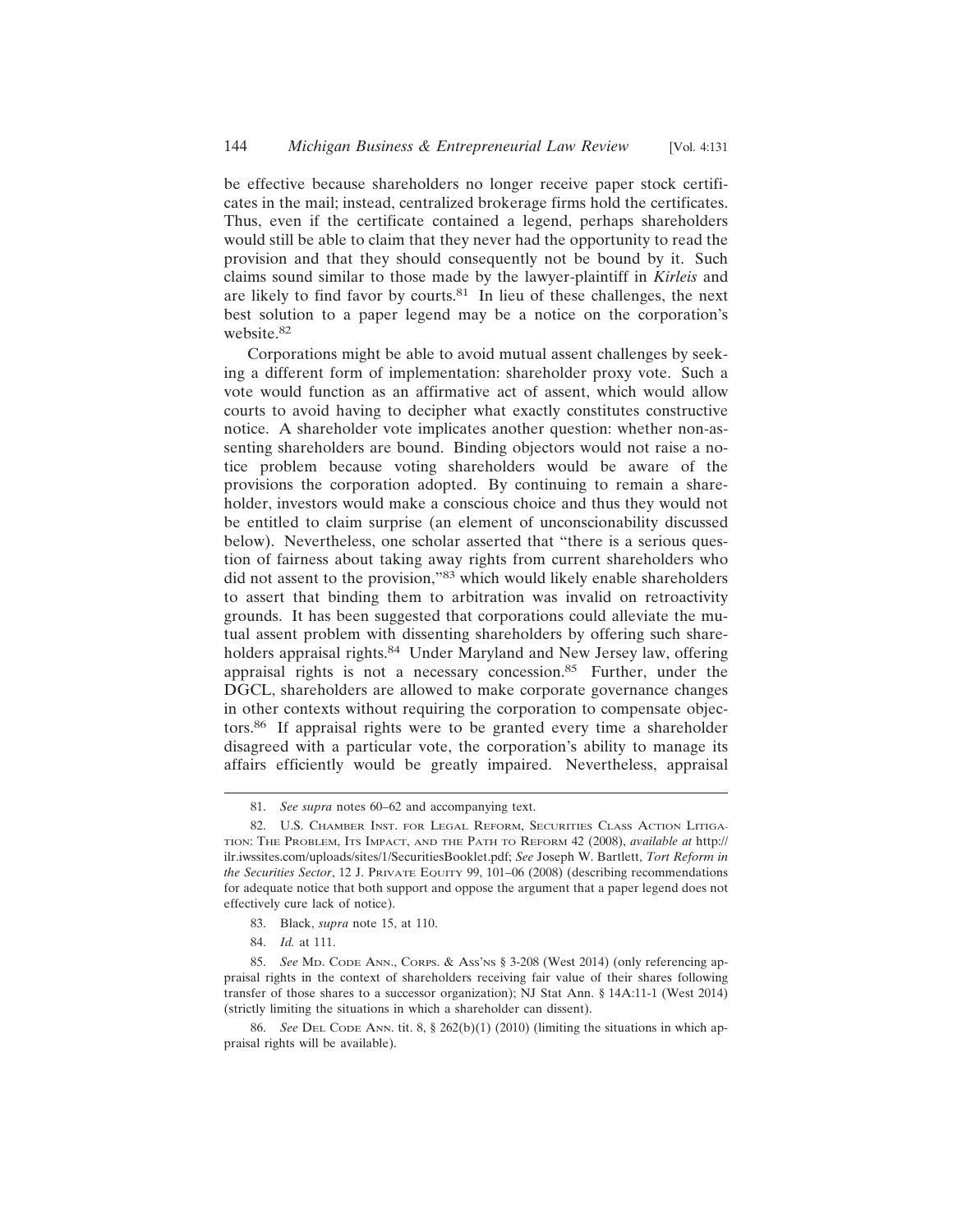rights would be likely to help a corporation obtain court and the Commission's approval, especially if they were inclined to follow *Kirleis*.

### B. *Unconscionability*

The second state law issue implicated by arbitration clauses is unconscionability. Barbara Black asserts that "[a] class action waiver . . . may be unenforceable because it is unconscionable under the FAA."87 This argument rests upon a belief that "particularly small retail investors . . . claims will not be sufficiently large to make it economically feasible to bring individual arbitration claims."88 Economic infeasibility is evidenced by reference to "[t]he costs of proving a federal securities fraud claim—including falsity, materiality, efficient market, scienter, causation, and damages."89 Under Black's view, allowing an individual to engage in a contract that would in effect preclude her from bringing claims against a corporation because the financial incentives are tilted so far away from the shareholder's favor would be so one-sided as to be unconscionable. This section will assess the validity of such claims by comparing laws of states that appear to reach different conclusions on the issue. First, this section discusses California's strict unconscionability laws and the factors that courts would likely apply to arbitration clauses. An analysis of California law is favored over Delaware law because California's elements present more difficult hurdles for arbitration clauses;<sup>90</sup> if a prospective arbitration clause would withstand California scrutiny, it is likely to survive Delaware scrutiny. Second, this section explores more permissive laws, such as those in Maryland, to rebut claims of unconscionability, highlighting a modern trend among courts that provides strong support for finding shareholdercorporation arbitration clauses valid.

### 1. California

California statutory law sets forth a state preference for the existence of an unconscionability doctrine and empowers California courts with the discretion to decide the exact contours of the rule.91 The Supreme Court of California has established that procedural and substantive unconscionability must both be present in order for a court to exercise its discretion to

<sup>87.</sup> *Id.* at 124.

<sup>88.</sup> *Id.* at 125.

<sup>89.</sup> *Id.*

<sup>90.</sup> For example, instead of shielding consumers from potential costs that would deter suit, Delaware courts have been willing to uphold the validity of corporate bylaw provisions that shift fees and expenses that result from intra-corporate litigation to an unsuccessful litigant. *See* ATP Tour, Inc. v. Deutscher Tennis Bund, 91 A.3d 554, 560 (Del. 2014) ("Legally permissible bylaws adopted for an improper purpose are unenforceable in equity. The intent to deter litigation, however, is not invariably an improper purpose. Fee-shifting provisions, by their nature, deter litigation. Because fee-shifting provisions are not per se invalid, an intent to deter litigation would not necessarily render the bylaw unenforceable in equity.").

<sup>91.</sup> Cal. Civ. Code § 1670.5(a) (West 2014).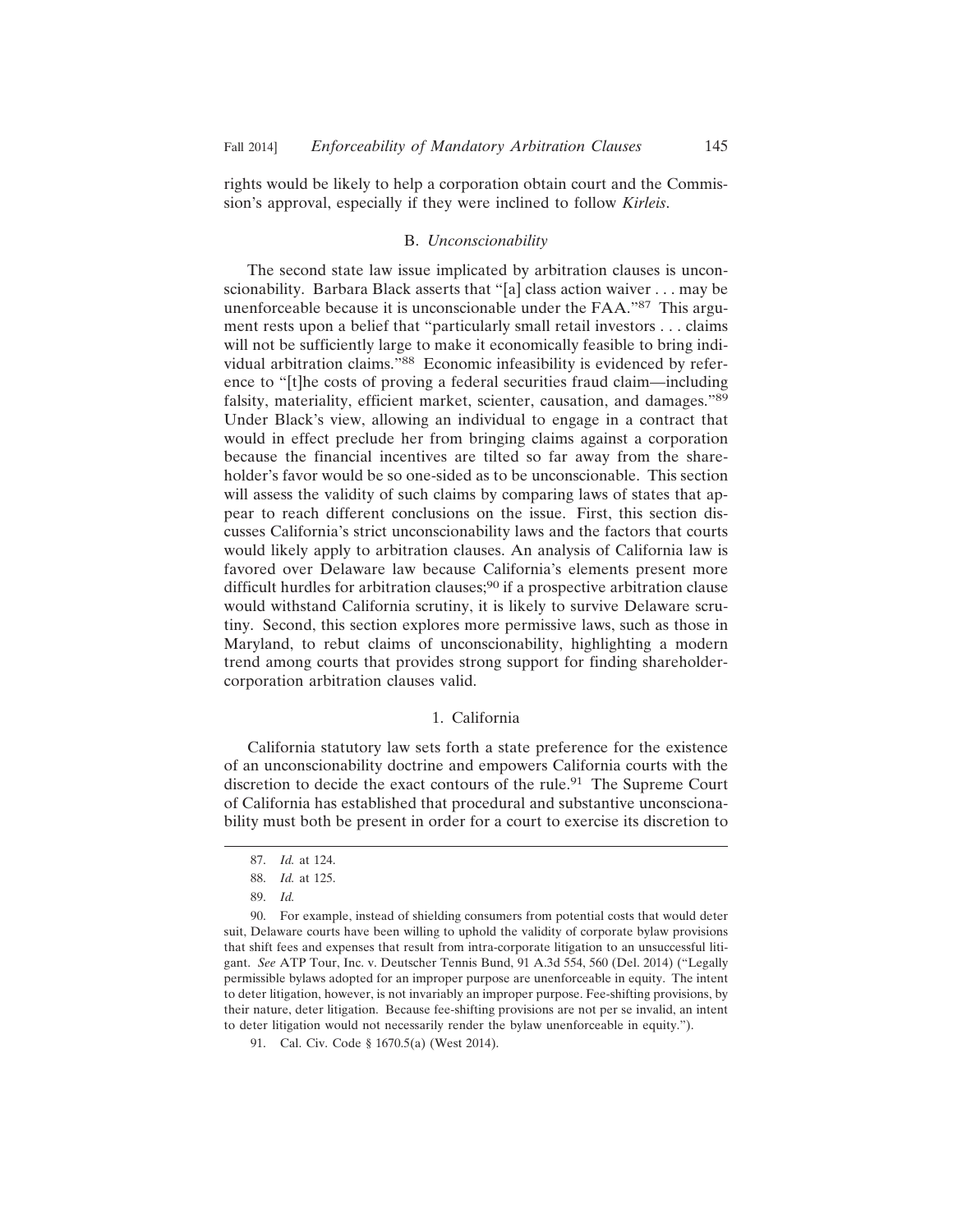refuse to enforce a contract or clause under the doctrine of unconscionability.92 Procedural unconscionability concerns contract negotiation and the respective circumstances of the parties at that time, aspects which are assessed by the oppression and surprise involved in the agreement.93 Oppression addresses the weaker party's absence of choice and unequal bargaining power that results in "no real negotiation."94 Surprise involves the extent to which the contract clearly discloses its terms as well as the reasonable expectations of the weaker party.<sup>95</sup> Courts assess oppression and surprise using a multi-factor test. Relevant factors include whether the agreement in question was a standardized contract, was drafted by the party of superior bargaining strength, and whether it relegated to the subscribing party only the opportunity to adhere to the contract or reject it.<sup>96</sup> The presence of any of those factors suggests procedural unconscionability. The degree of procedural unconscionability is enhanced when a contract binds an individual to terms that are not provided at the time of the agreement<sup>97</sup> or where the non-drafting party was forced to obtain the terms from another source.<sup>98</sup> A contract is substantively unconscionable when it is unjustifiably one-sided to such an extent that it "shocks the conscience."99 In assessing whether arbitration contracts are one-sided, the Ninth Circuit considers, among other factors, how arbitrators are selected, the rules and procedures of the arbitration, division of fees, and the ability to modify agreements.<sup>100</sup>

*Chavarria v. Ralphs Grocery Co.* illustrates how California courts assess unconscionability factors in the context of an arbitration agreement between a grocery store, Ralphs, and one of its employees, Chavarria.<sup>101</sup> The arbitration agreement was presented on a "take it or leave it" basis, Chavarria had no opportunity to negotiate its terms, and the terms were not provided to Chavarria until three weeks after he signed the agreement; meanwhile, Ralphs was given the practical ability to select the arbitrator, who was required to be a retired judge, could modify the agreement at its discretion, and required that the arbitration fees be split and paid up front

94. *Id.* (quoting A & M Produce Co. v. FMC Corp., 186 Cal. Rptr. 114, 122 (1982)).

<sup>92.</sup> Pinnacle Museum Tower Ass'n v. Pinnacle Mkt. Dev. (US), LLC, 282 P.3d 1217, 1232 (2012); Armendariz v. Foundation Health Psychcare Services, Inc., 6 P.3d 669, 690 (Cal 2000) (citing Stirlen v. Supercuts, Inc., 60 Cal. Rptr. 2d 138, 145 (Cal. Ct. App. 1997)). Lower state courts have subsequently applied this rule. *See, e.g*., Chavarria v. Ralphs Grocery Co., 733 F.3d 916, 922 (9th Cir. 2013) (citing Armendariz v. Found. Health Psychcare Servs., Inc., 6 P.3d 669, 690 (Cal. 2000)).

<sup>93.</sup> *Chavarria*, 733 F.3d at 922 (citing *Armendariz*, 6 P.3d at 690).

<sup>95.</sup> *Id.*; *see also* Parada v. Superior Ct., 98 Cal. Rptr. 3d 743, 757 (Cal. Ct. App. 2009).

<sup>96.</sup> *Chavarria*, 733 F.3d at 923 (citing Pokorny v. Quixtar, Inc., 601 F.3d 987, 996 (9th Cir. 2010)).

<sup>97.</sup> *Id.* (citing Pokorny, 601 F.3d at 997).

<sup>98.</sup> *See* Harper v. Ultimo, 113 Cal. App. 4th 1402 (Ct. App. 2003).

<sup>99.</sup> *Chavarria,* 733 F.3d at 923 (quoting Parada, 98 Cal. Rptr. 3d at 1578).

<sup>100.</sup> *See infra* notes 97–101 and accompanying text.

<sup>101.</sup> *Chavarria,* 733 F.3d at 916.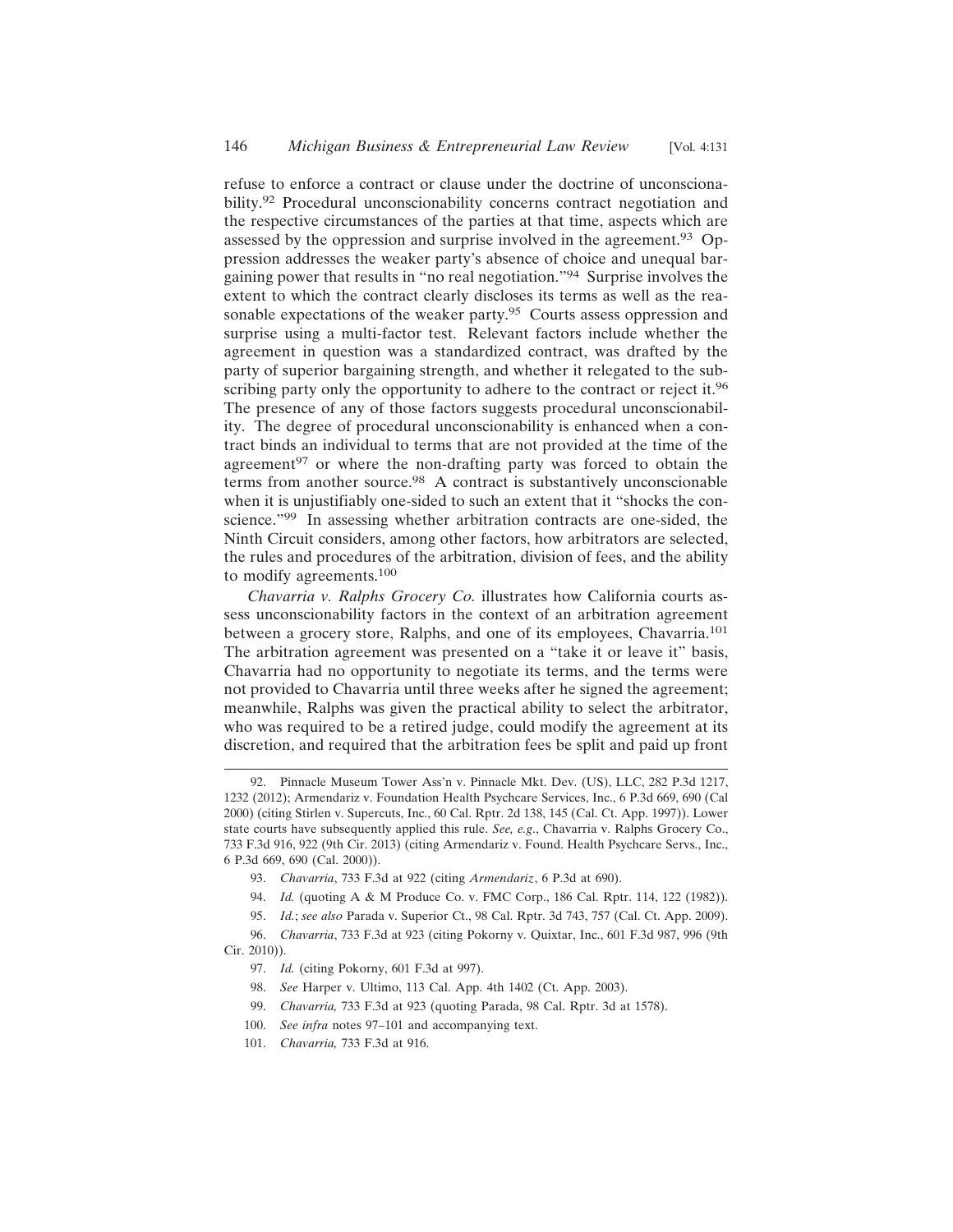before the claim would be heard.102 The *Chavarria* court addressed each of these elements in highlighting how they collectively violated California law regarding unconscionability. It is important to note that while the court was critical of certain terms contained in an arbitration agreement, California law is not unfavorable towards arbitration more generally.<sup>103</sup> Instead, it reflects a generally applicable policy against abuses of bargaining power.<sup>104</sup>

The court found the agreement both procedurally and substantively unconscionable.105 With regard to procedure, both oppression and surprise were present.106 The contract was oppressive because consent to the agreement was a condition of applying for employment, the terms were presented on a "take it or leave it" basis, and Chavarria lacked an opportunity to negotiate the terms.107 The agreement was a surprise because the terms were not provided until three weeks after Chavarria agreed to be bound by the terms.<sup>108</sup> The court also found the agreement substantively unconscionable.109 First, under the agreement, the party who did not bring the arbitration would select the arbitrator.110 This provision was problematic because any time the employee properly brought a complaint to an arbitrator, the corporation would be able to make the selection as to who decided the dispute.<sup>111</sup> Second, the court found that requiring a retired judge to conduct the arbitration as opposed to an institutional arbitrator, who is subject to rules and procedures that ensure neutrality, was problematic.112 Were such a selection process permissible, a corporation could define the procedures for arbitrator selection in an unfair manner and avoid the oversight of an institutional arbitrator who would require more balanced rules, thus creating a regime that leaned in its favor.<sup>113</sup> Third, the court found that two provisions regarding fees were problematic: first, that the arbitrator's fees must be paid up front; second, that the

111. *Id.*

112. *Id.* at 920, n.1, 923 (highlighting the problem is not with the selection of judges themselves, but instead the preclusion of institutional arbitration administrators, namely AAA or JAMS, which have established rules and procedures to select a neutral arbitrator).

113. By contrast, the American Arbitration Association's arbitrator selection rules takes into account the preferences of both parties and the Association conducts a conflict check before seating a panel, which prevents one party from having the ability to individually select those who will resolve the dispute. *See AAA Arbitrator Select*, AM. ARBITRATION ASS'N 2, https://www.adr.org/cs/idcplg?IdcService=GET\_FILE&dDocName=ADRSTG\_016 003&RevisionSelectionMethod=LatestReleased (last visited Dec. 22, 2014).

<sup>102.</sup> *Id.* at 922–23.

<sup>103.</sup> *Id.* at 927.

<sup>104.</sup> *Id.*

<sup>105.</sup> *Id.* at 926 ("here we have both").

<sup>106.</sup> *See id.* at 922.

<sup>107.</sup> *Id.*

<sup>108.</sup> *Id.*

<sup>109.</sup> *Id.* at 926.

<sup>110.</sup> *Id.* at 927.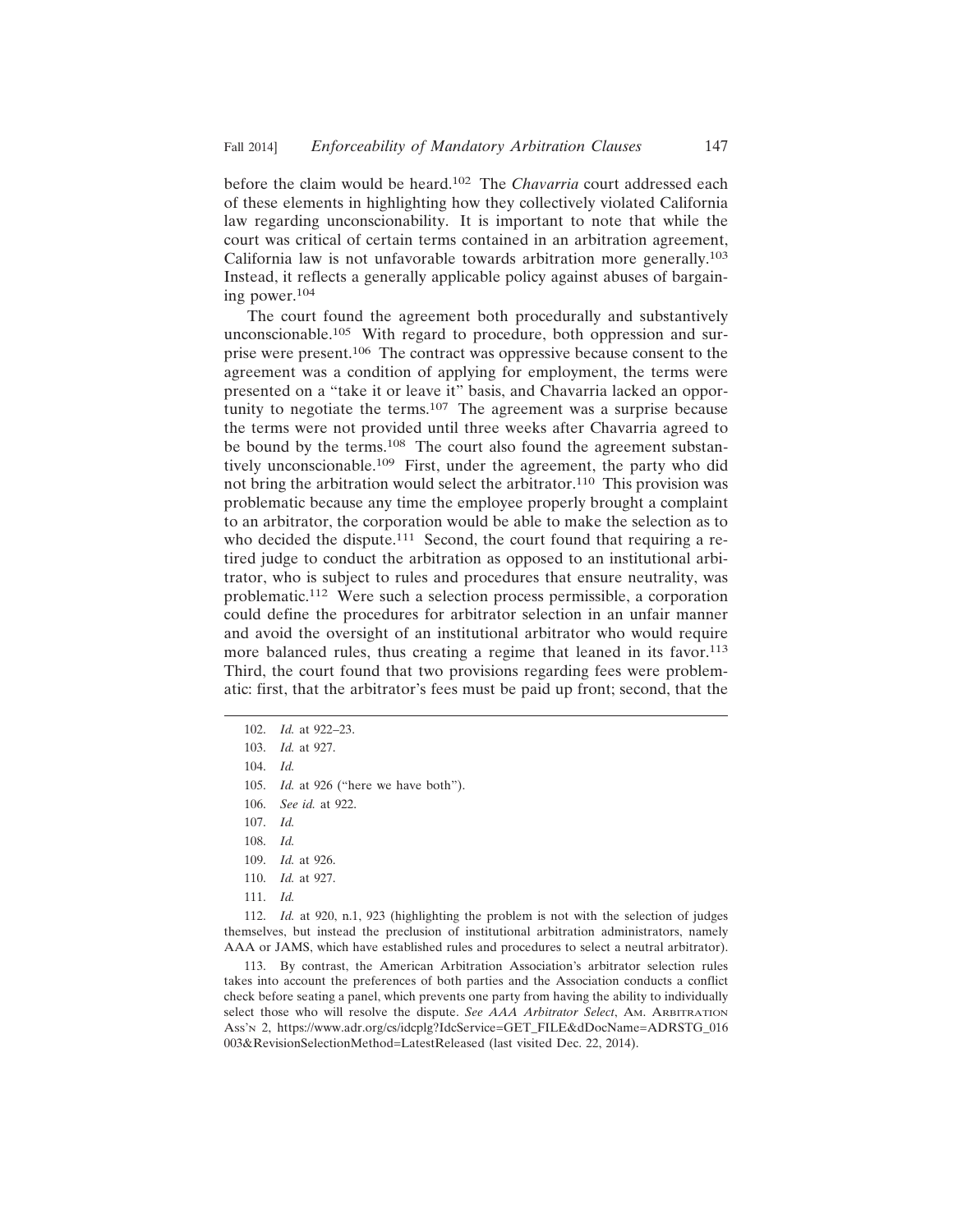arbitrator had to divide these costs equally, disregarding any state provisions regarding cost-shifting.114 Fourth, this agreement could be modified at the sole discretion of Ralphs, which ran afoul of prior precedent that found unilateral modification provisions to be substantively unconscionable.115

Using the Ninth Circuit jurisprudence outlined above, one can predict whether shareholder arbitration agreements as a whole would be permissible, even without having a particular shareholder arbitration agreement at issue. First, with regard to procedural unconscionability, most shareholder suits would not pass the oppression test because individual investors rarely have the ability to negotiate terms with the corporation. Instead, they purchase shares over online trading platforms or through brokers. In either situation they do not have the ability to conduct negotiations directly with the issuer about the terms under which stock is purchased. Perhaps it would be possible that institutional investors who have access to the issuer's executives would be able to negotiate terms through a private placement, but such an occurrence would differ factually from the prototypical shareholder litigation predicated upon exchange-based transactions. An argument could be made that all investors—individuals, controllers, and institutions—can negotiate different terms through a proxy solicitation and vote. Such an argument is open for dispute. On one hand, mere presence in a meeting, as in *Chavarria*, was found insufficient to constitute a "real" opportunity for negotiation.<sup>116</sup> On the other hand, Chavarria was *required* to consent to the terms as a condition of filing an application for employment,<sup>117</sup> suggesting a potential way to distinguish existing and prospective shareholders: existing shareholders have an ability to negotiate implementation of new terms at an annual meeting whereas prospective shareholders may only enter into a securities contract on a "take it or leave it" basis.

Satisfaction of the second aspect of procedural unconscionability, surprise, depends upon how the bylaw is proposed. If the board enacts an arbitration clause through a unilateral change of corporation bylaws, then the terms would clearly come as a surprise to shareholders. If, however, the terms were passed through a corporate election, then shareholders would have notice of the terms. Claims brought by shareholders who purchased shares of a public corporation on the secondary market after the arbitration clause was enacted would have the weakest claims of surprise because they may be deemed to be on constructive notice. A public cor-

<sup>114.</sup> *Chavarria*, 733 F.3d at 925.

<sup>115.</sup> *Id.* at 926 (citing Ingle v. Circuit City Stores, Inc., 328 F.3d 1165, 1179 (9th Cir. 2003)).

<sup>116.</sup> *Id.* at 922.

<sup>117.</sup> *Id.* at 919 ("By completing an employment application with Ralphs, all potential employees agree to be bound by Ralphs' arbitration policy. The application contains an acknowledgment that the terms of the mandatory and binding arbitration policy have been provided for the applicant's review.").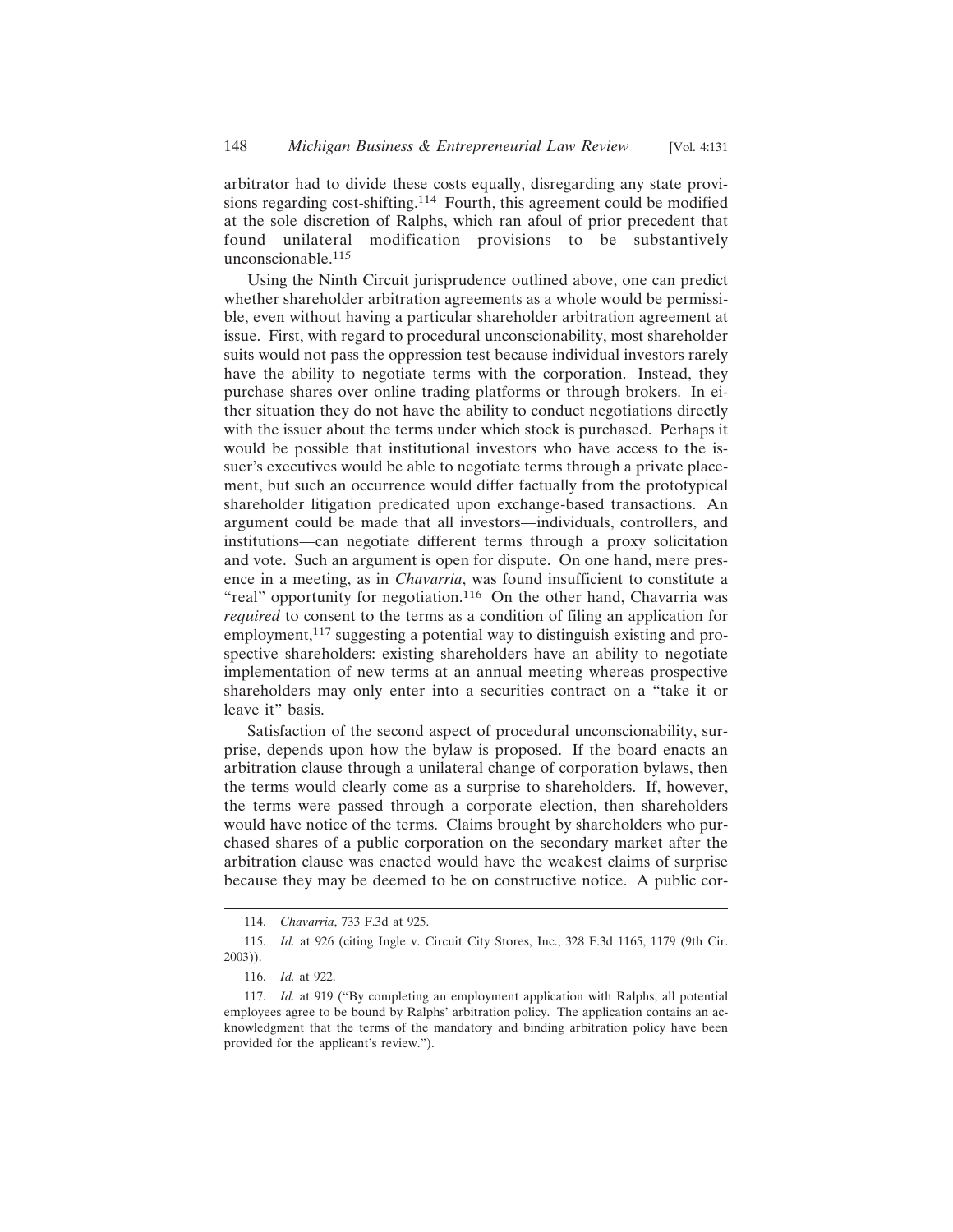poration's bylaws are filed with the Commission and could be accessed by the general public via EDGAR online.118 Because anybody could find out what the terms of the stock purchase were by looking at the stock certificate or by going to the Commission website, prospective shareholders would have difficulty alleging that their "reasonable expectations" were disappointed.119 It should be noted, however, that under the *Harper* guidance, the "reasonable expectations" of surprise interact with the element of oppression, an element which is established when a contracting party must to go to another source to find the terms of the agreement—the very thing that happens when shareholders must access the Commission filings in addition to their online trading system.120 Furthermore, under *Pokorny*, this requirement to find information externally is especially problematic when the agreement is presented on a "take-it-or-leave-it" basis.121 Accordingly, new and existing shareholders of corporations whose boards act unilaterally are able to satisfy both elements of procedural unconscionability, while shareholders who vote have weaker claims.

Analysis of substantive unconscionability is more complicated because California uses a multi-factor test and the court in *Chavarria* did not articulate exactly how many factors would need to be present. Nevertheless, it is likely that establishing as few as one of the relevant factors would be enough because the *Chavarria* court stated that the terms in question in that case "lie far beyond the line required to render an agreement invalid."122 The first and second *Chavarria* factors are likely to be easily avoided by corporations.123 By simply stating that the arbitration would be conducted by and under the procedures of a respected arbitral institution, such as the American Arbitration Association (AAA), the corporation would ensure that the arbitrator selection process was fair and in compliance with standard practice. Using the AAA's terms satisfies directly the second objection (mandating a retired judge conduct arbitration) and indirectly the first (unilateral control of selection). Notably, the AAA uses a process whereby both parties rank out their preferences for arbitrators after striking those who would be unsatisfactory, with those

122. *Chavarria*, 733 F.3d at 926.

<sup>118. 17</sup> C.F.R. § 229.601 (2012) (see exhibit 3 on the exhibit table).

<sup>119.</sup> Harper v. Ultimo, 113 Cal. App. 4th 1402, 1406 (Ct. App. 2003).

<sup>120.</sup> *Id.* ("Here is the oppression: ... The customer is forced to go to another source to find out the full import of what he or she is about to sign – and must go to that effort *prior* to signing.").

<sup>121.</sup> Pokorny v. Quixtar, Inc., 601 F.3d 987, 996–97 (9th Cir. 2010).

<sup>123.</sup> *See, e.g.*, DONALD M. VUCHETICH AND SUSAN G. VUCHETICH, GANNETT CO., INC. SHAREHOLDER ARBITRATION PROPOSAL (2011) *available at* http://www.sec.gov/divisions/ corpfin/cf-noaction/14a-8/2012/2donaldvuchetich022212-14a8.pdf ("[A]ny controversy or claim . . . shall be settled . . . in accordance with the commercial arbitration rules of the American Arbitration Association . . . .").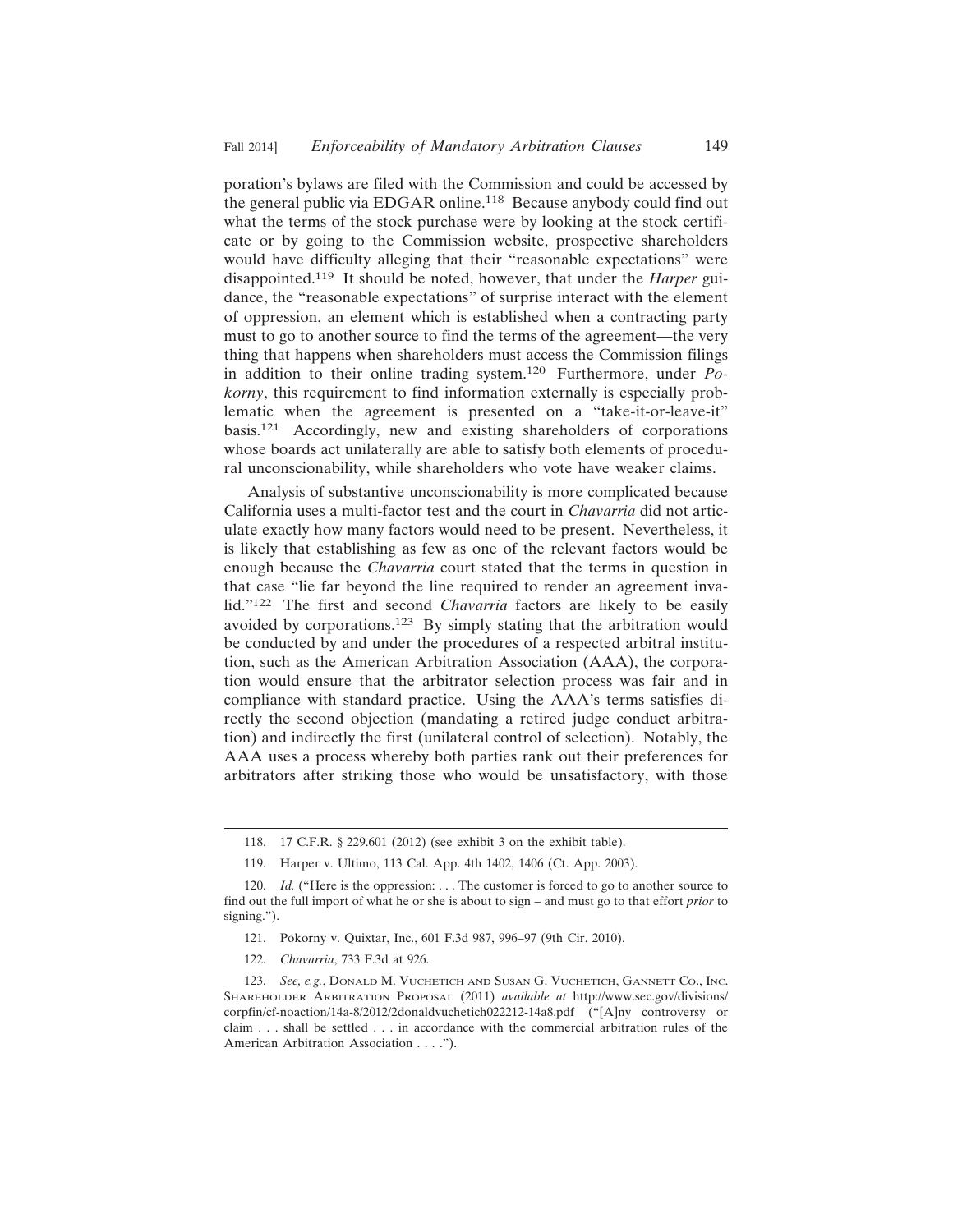whose total score is collectively most satisfactory conducting the arbitration.124

The third aspect of substantive unconscionability presents a murkier challenge. In *Chavarria*, the court was troubled by the agreement's requirement that the arbitrator must, at the outset of the proceedings, apportion the arbitrator's fees between Ralphs and Chavarria regardless of the merits of the claim. Ralphs argued that the provision was not problematic because it complies with the "American Rule," articulated by the AAA, that each party shall bear its own fees and costs.<sup>125</sup> The Ninth Circuit demurred, identifying this provision as "a model of how employers can draft fee provisions to price almost any employee out of the dispute resolution process."126 In reaching this decision, the court differentiated allocation of arbitrator fees from attorney fees, finding apportionment of the former impermissible, while finding AAA-based provisions governing the latter acceptable.<sup>127</sup> The Supreme Court stated that filing and administrative fees attached to arbitration that are so high as to make access to a forum impracticable may render an agreement unenforceable.<sup>128</sup>

Whether or not apportionment of arbitration fees is permissible depends upon how assuredly a cost would be incurred. Ironically, if a corporation specifies a given forum, the provision is more likely to be found impermissible than if the corporation drafted a vague, open-ended term. For example, in *Kilgore v. KeyBank National Ass'n*, plaintiffs asserted that students would not be able to afford arbitration fees as a basis for arguing unconscionability.129 The Ninth Circuit rejected Kilgore's claims, relying on Supreme Court guidance in *Green Tree Financial Corp.-Alabama v. Randolph*, which held that "the 'risk' that a [plaintiff] will be saddled with prohibitive costs is too speculative to justify the invalidation of an arbitration agreement."130 While *Green Tree* recognized that "[i]t may well be that the existence of large arbitration costs could preclude a litigant . . . from effectively vindicating her federal statutory rights in the arbitral forum," the "record reveal[ed] only the arbitration agreement's silence on the subject."131 Silence alone, without proof of actual costs, is "plainly

<sup>124.</sup> AM. ARBITRATION ASS'N, MODEL RULES FOR COMMERCIAL ARBITRATION 15 (2013), *available at* https://www.adr.org/aaa/ShowProperty?nodeId=/UCM/ADRSTG\_004103 &revision=latestreleased (see R-12. Appointment from National Roster for exact procedures).

<sup>125.</sup> Chavarria, 733 F.3d at 925.

<sup>126.</sup> *Id.* at 923.

<sup>127.</sup> *Id.* at 923, 925 ("The troubling aspect of the cost allocation provision relates to the arbitrator fees, not attorney fees.").

<sup>128.</sup> Am. Express Corp. v. Italian Colors Rest., 133 S.Ct. 2304, 2310–11 (2013) [hereinafter Italian Colors].

<sup>129.</sup> Kilgore v. KeyBank Nat'l Ass'n, 718 F.3d 1052 (9th Cir. 2013).

<sup>130.</sup> *Id.* at 1058 (alteration in original) (quoting Green Tree Fin. Corp.-Ala. v. Randolph, 531 U.S. 79, 90-91 (2000)).

<sup>131.</sup> *Green Tree Fin. Corp.-Ala.*, 531 U.S. at 90–91.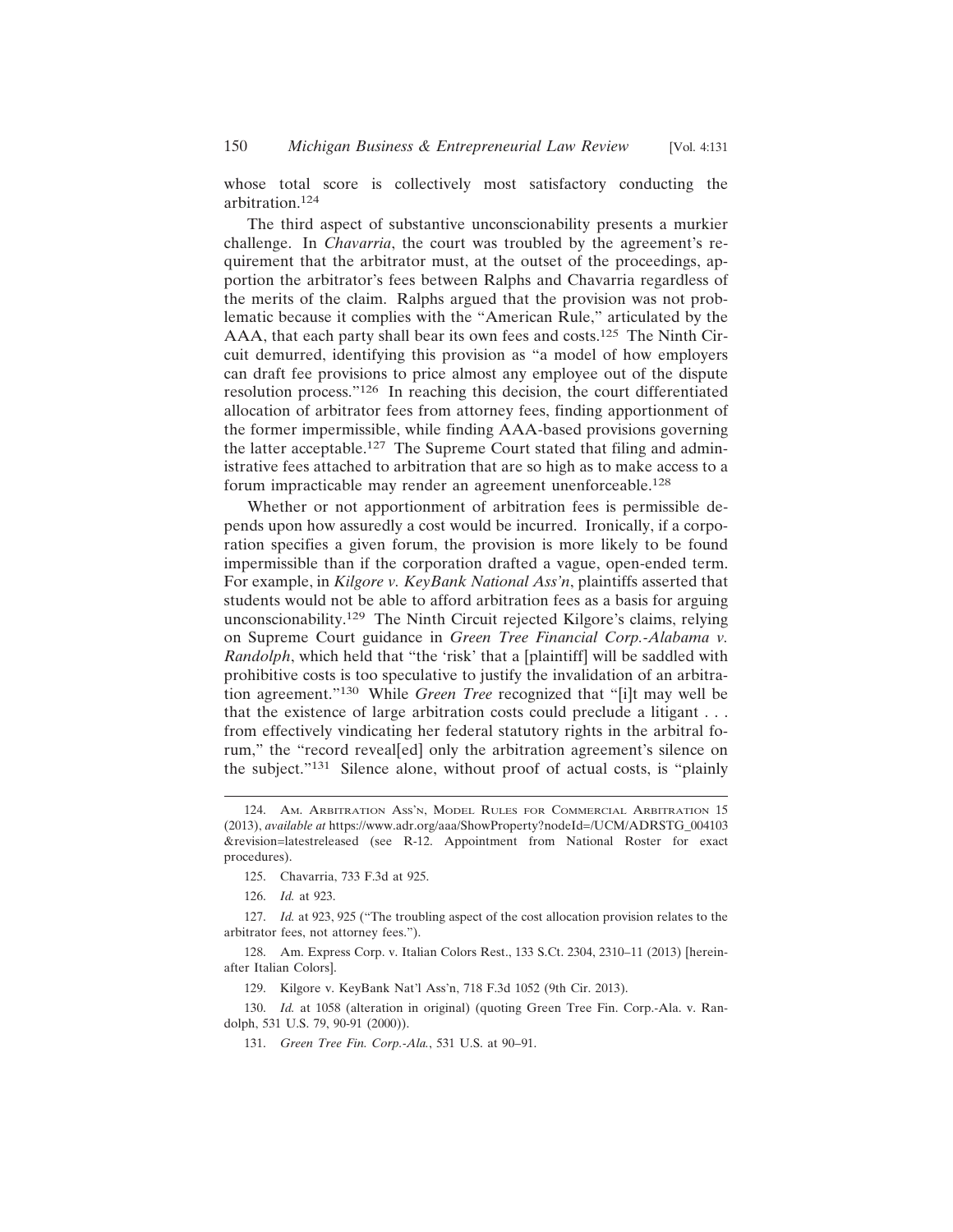insufficient to render it unenforceable."132 The Supreme Court deemed the record insufficient because the plaintiff had only *assumed* the AAA would conduct arbitration, that standard AAA fees would apply, and that the fees would not be waived in her specific situation.<sup>133</sup> Thus, the agreement's silence on arbitration prevented the plaintiff from the opportunity to adequately plead that arbitration under the given procedures precluded him from the chance to effectively vindicate his rights. Consequently, an arbitration clause that planned to split fees would be best written ambiguously.

Another distinction bears on the question of arbitration fees. The court in *Italian Colors* stated "the fact that it is not worth the expense involved in *proving* a statutory remedy does not constitute the elimination of the *right to pursue* that remedy."134 This declaration is not inconsistent with *Green Tree*. Significantly, *Italian Colors* speculated that the *Green Tree* argument about effective vindication of rights "would perhaps cover filing and administrative fees attached to arbitration that are so high as to make access to the forum impracticable."135 These cases indicate that the Court is concerned about high ex-ante costs as a predicate to access a decision-making body, not with internal decisions about how to litigate. Thus, a plaintiff's high attorneys' fees, high expert costs, or inability to dedicate the time necessary to pursue resolution of the dispute are factors that affect the choice a plaintiff makes. In contrast, where access to the courts which are subsidized by taxpayers—has been precluded by an arbitration clause and the access to the arbitral tribunal is exceedingly costly, concerns arise that the plaintiff has lost the *ability* to access justice. The *Chavarria* court relied upon this very distinction in finding that the arbitration agreement's imposition of high fees, amounting to \$3,500 to \$7,000 for each day of the arbitration just to pay for her share of the arbitrator's fee was substantively unconscionable as a pre-condition to having a dispute heard.<sup>136</sup> Interestingly, the *Chavarria* court did not evaluate unconscionability in the abstract, but rather in light of the likely amount of the plaintiff's expected recovery, current occupation, and income.137 Moreover, the court noted that the agreement fixed fee allocation on an equal basis, thus disregarding any default state laws that would reallocate filing fees.<sup>138</sup>

- 134. *Italian Colors*, 133 U.S. at 2311.
- 135. *Id.* at 2310–11.
- 136. Chavarria v. Ralphs Grocery Co., 733 F.3d 916, 925 (9th Cir. 2013).
- 137. *Id.* at 925 n.5.
- 138. *Id.* at 925.

<sup>132.</sup> *Id.* at 81.

<sup>133.</sup> *Id.* at 91 n.6 ("She stated that '[f]or the purposes of this discussion, we will assume filing with the [American Arbitration Association], the filing fee is \$500 for claims under \$10,000 and this does not include the cost of the arbitrator or administrative fees.' . . . None of this information affords a sufficient basis for concluding that Randolph would in fact have incurred substantial costs in the event her claim went to arbitration.").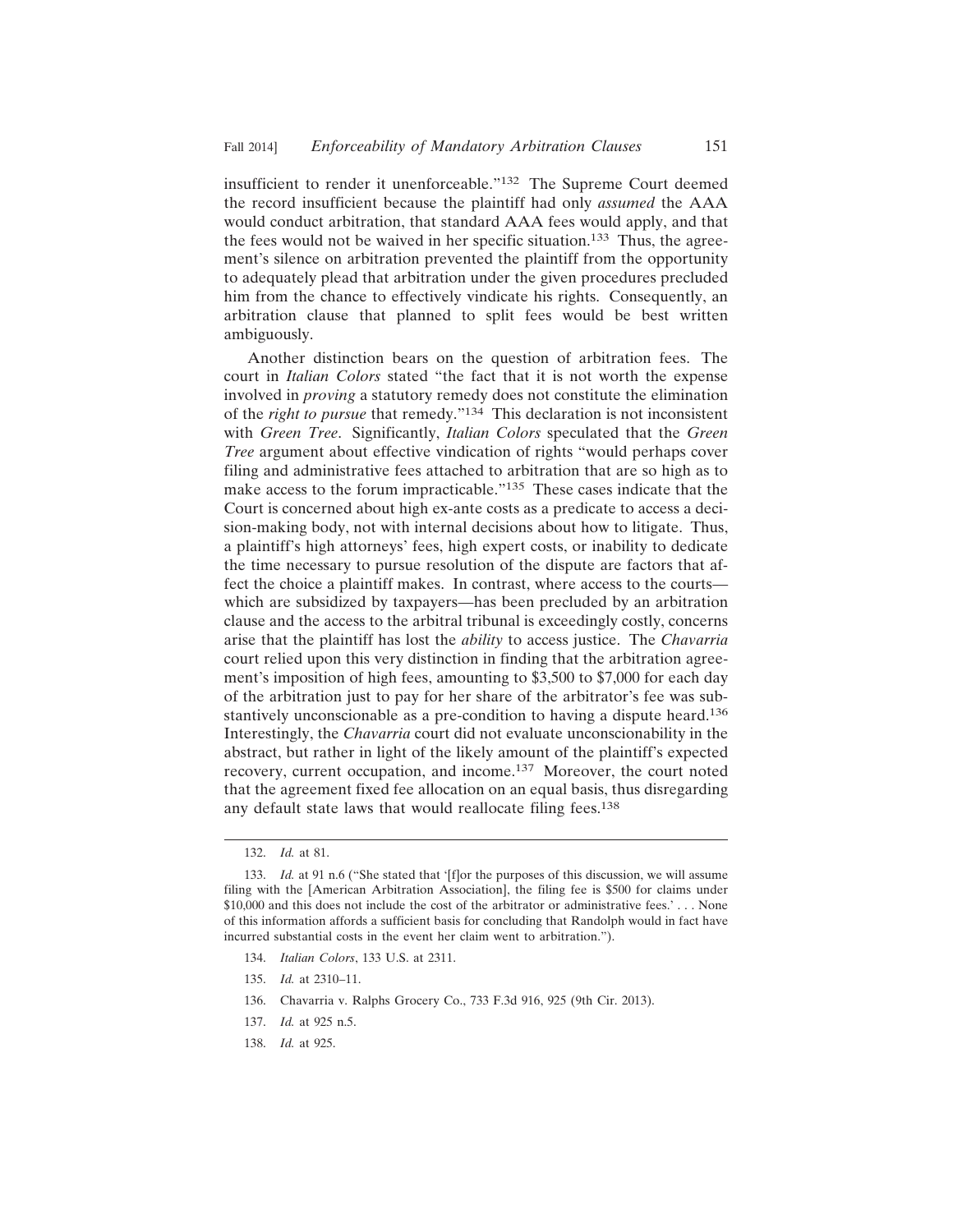As a result of the *Green Tree* and *Kilgore* decisions, corporations may attempt to avoid specifying arbitral tribunals in order to avoid claims of substantive unconscionability. Of course, doing so may raise the procedural unconscionability concerns articulated above regarding selection of an arbitral tribunal. Moreover, excluding a forum name may not even be enough to save them—the *Chavarria* court reached its conclusion about costs without reference to any binding agreement, perhaps in violation of *Green Tree*'s mandate against speculative costs. One interpretation is that the assessment of costs, which paralleled the AAA's standard fees, follows from the court's prior ruling that the AAA should be used to satisfy the tests of procedural unconscionability. This culmination of factors would represent a worst-case scenario for corporations considering arbitration clauses: first, they must specify the AAA; and second, they cannot make plaintiff pay the AAA's high fees as a predicate for accessing the tribunal. Consequently, corporations would have to either pay the \$7,000 to \$14,000 filing fees ex-ante or they would have to keep using the current system of shareholder class-action litigation.

Even under the rigors of California's substantive unconscionability rules, corporations may still find a way to enforce mandatory arbitration agreements in shareholder litigation. First, it is possible the AAA would waive a plaintiff's up-front fees. To assess mandatory arbitration agreements in shareholder suits one would need to know how often plaintiff's fees were waived and in each individual case before the court whether or not the arbitral body had agreed to waive the particular plaintiff's fees. Second, because *Chavarria* used an individualized test, arbitration agreements may be enforceable for certain investors but not others. To assess this aspect one would need to determine (1) the amount of the individual claim and (2) the financial liquidity of a given investor. As to the first test, more money at stake would suggest a lower probability of substantive unconscionability. Thus, an investor alleging a loss of \$100,000 may be forced to front \$3,500 to have the claim be arbitrated, while a passive investor alleging a loss of \$50 may not have to abide by the arbitration agreement. As for the second aspect, possession of more money suggests a greater ability to pay for up-front costs and, in turn, a lesser probability of being unable to access the dispute resolution system. Consequently, a billionaire may be forced to pay the filing fee and arbitrate his claims, whereas Chavarria, the Ralphs grocer, may not have to arbitrate his claims. Third, corporations should not articulate how fees will be split between the parties, or, at a minimum, should allow state laws governing fee allocation of particular categories of disputes to remain in force. A finding of unconscionability is less likely when the arbitration agreement allocates costs in a manner condoned by the legislative body that had the power to make such decisions.

In conclusion, arbitration agreements are likely to be procedurally unconscionable because they are oppressive when not negotiated and surprise shareholders when not voted upon by the shareholders to be bound. Agreements risk being found substantively unconscionable to the extent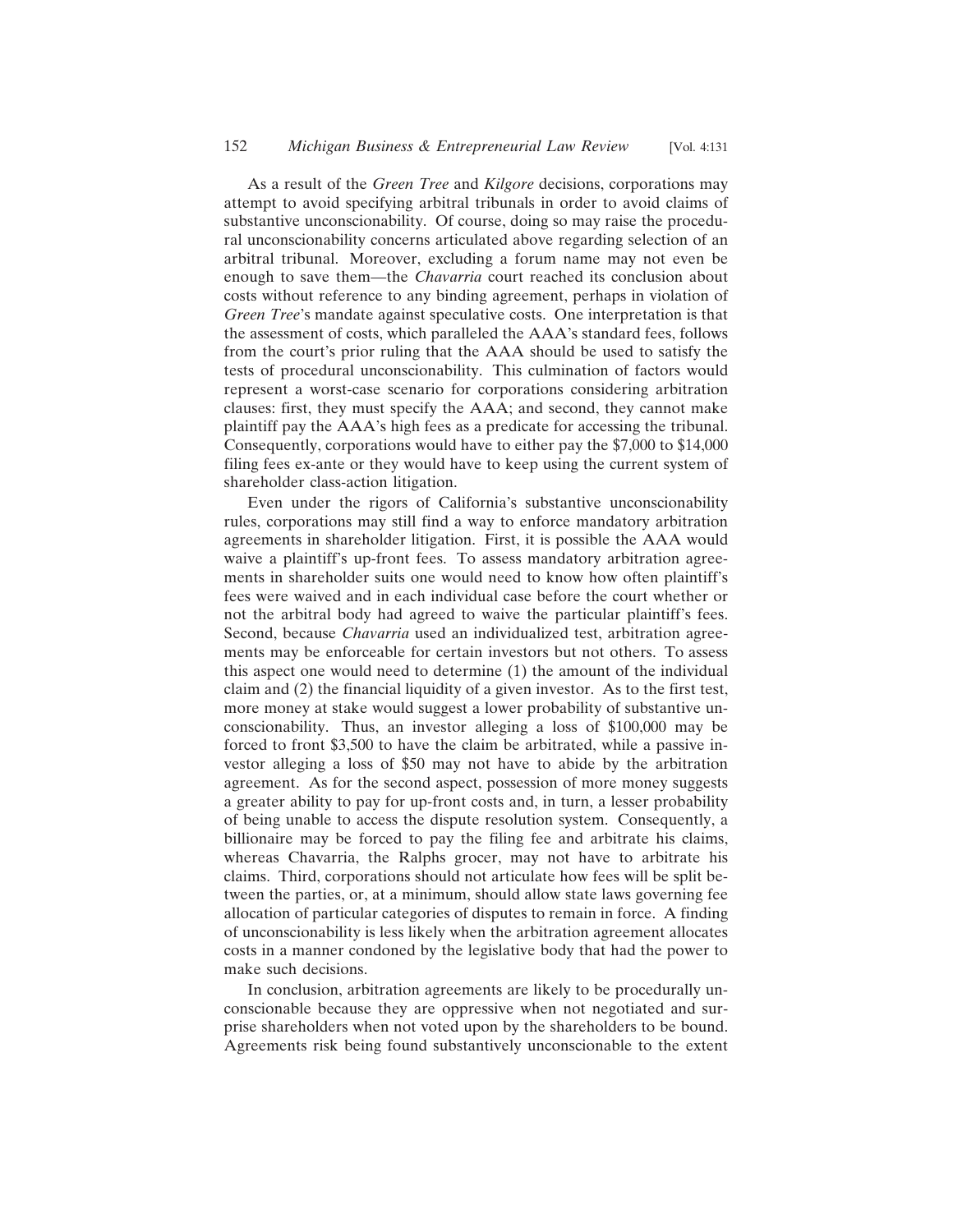that the predicate fees to access a tribunal outweigh an investor's possible recovery. Consequently, under California law, investor-litigation arbitration clauses may only be able to bind certain, well-capitalized, voting shareholders, forcing the corporation to engage in multiple dispute resolution forums—the courts for those who cannot be bound and arbitration tribunals for those who can. Such an outcome undermines two principal benefits of arbitration: low cost and procedurally streamlined resolution of disputes.

# 2. Maryland

Maryland courts require similar elements as those in California regarding unconscionability. Even so, the way in which Maryland courts apply those elements permits substantially more arbitration agreements to remain valid than if California courts reviewed those same arbitration clauses. In Maryland, "[a]n unconscionable bargain or contract has been defined as one characterized by extreme unfairness, which is made evident by (1) one party's lack of meaningful choice, and (2) contractual terms that unreasonably favor the other party."139 The court must consider whether the terms "are so one-sided as to oppress or unfairly surprise an innocent party or whether there exists an egregious imbalance in the obligations and rights imposed by the arbitration clause."140 Applying these rules, in *Cheek v. United Healthcare of the Mid-Atlantic, Inc.*, the high court of Maryland found an arbitration provision illusory and thus unenforceable where it could be revoked at any time by the employer, even after the arbitration was initiated, and without notice to the other party because such terms unreasonably favor one party over the other.141 Similarly, in the recent case, *Noohi v. Tool Brothers, Inc.*, the Fourth Circuit applied Maryland law in its decision to overturn an arbitration clause that waived the buyer's right to litigate, but not the seller's right, because such terms unreasonably favor one party.<sup>142</sup>

In contrast, the Federal District Court for the District of Massachusetts applied Maryland law to reach a contrary view about the first aspect of unconscionability—meaningful choice—in *Portnoy*. <sup>143</sup> *Portnoy* was a challenge related to the aforementioned *Corvex* decision in which the plaintiffs alleged that they had no notice whatsoever (actual, constructive or otherwise) because nearly every plaintiff purchased stock before the arbitration clause was inserted into the bylaws.144 Plaintiffs supported their assertion by alleging that they could not read the stock certificates

<sup>139.</sup> Del. Cnty. Emps. Ret. Fund v. Portnoy, No. 13-10405-DJC, 2014 U.S. Dist. LEXIS 40107, at \*44 (D. Mass. Mar. 26, 2014) (citing Walther v. Sovereign Bank, 872 A.2d 735, 743 (Md. 2005)).

<sup>140.</sup> Walther, 872 A.2d at 747.

<sup>141.</sup> Cheek v. United Healthcare of the Mid-Atl., Inc., 835 A.2d 656 (Md. 2003).

<sup>142.</sup> Noohi v. Tool Bros., Inc., 708 F.3d 599, 602, 610 (4th Cir. 2013).

<sup>143.</sup> *Portnoy*, 2014 U.S. Dist. LEXIS 40107.

<sup>144.</sup> *Id.* at \*33, \*35.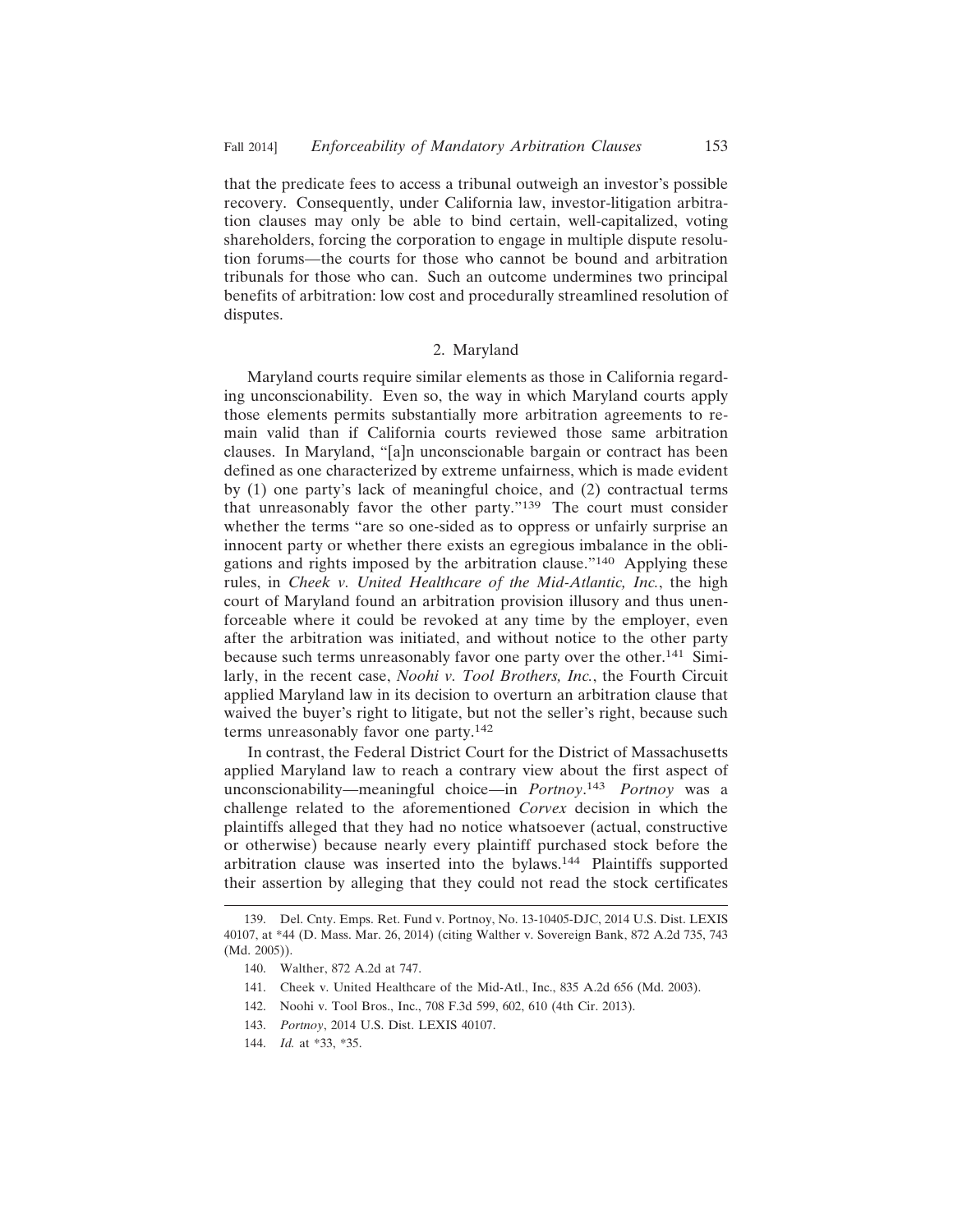because such certificates are typically represented by only one or more immobilized jumbo stock certificates that they did not hold.145 In dismissing the overall claim about notice, the court clarified the Maryland rule, stating, "Maryland law suggests that a party to a contract is presumed to have knowledge of company bylaws incorporated into the contract, even if they are not provided with a copy of them."146 While notice is typically considered an issue pertaining to mutual consent, it also has relevance in unconscionability analysis because if a person does not have notice of a term, then they are unable to make a meaningful choice. The court ultimately dismissed claims of unconscionability because plaintiffs failed to establish both of the requisite elements: first, constructive notice impliedly rebutted claims of a lack of meaningful choice; and second, plaintiffs' ability to vindicate their rights through arbitration rebutted claims that the contractual terms unreasonably favored one side.147 The effect of this decision is to make it virtually impossible for shareholders of Maryland corporations to win unconscionability claims.

## C. *Retroactivity*

Many states prohibit subsequent contract modifications from binding parties. This Note refers to such problems as retroactivity, which can also be understood in terms of fair notice. Prohibition of the retroactive effect of contract changes is analogous to the prohibition of ex post facto laws, which change the legal consequences or status of actions that were committed, or relationships that existed, before the enactment of the law. Just as the Constitution prohibits ex post facto legislation for criminal acts,<sup>148</sup> so too states seek to prohibit similar behavior in the context of contractual relationships.

Delaware has at least two relevant statutory provisions that would prohibit retroactivity in a shareholder-corporation dispute. The first concerns regulation of restricted shares, which contain a legend disclaiming that the shares cannot be transferred unless certain conditions are met. Section 202(b) of the DGCL prohibits these disclaimers from binding securities issued prior to the adoption of the restriction "unless the holders of the securities are parties to an agreement or voted in favor of the restriction."149 The second statutory rule is more directly on point. While Section  $102(b)(7)$  allows a corporation to limit the personal liability of a director to the corporation, it cabins the corporation's ability to limit liability, stating "[n]o such provision shall eliminate or limit the liability of a director for any act or omission occurring prior to the date when such

<sup>145.</sup> *Id*. at \*33.

<sup>146.</sup> *Id.* at \*33–34.

<sup>147.</sup> *Id.* at \*44.

<sup>148.</sup> U.S. Const. art. 1, § 9, cl. 3.

<sup>149.</sup> DEL. CODE ANN. tit. 8, § 202(b) (2014).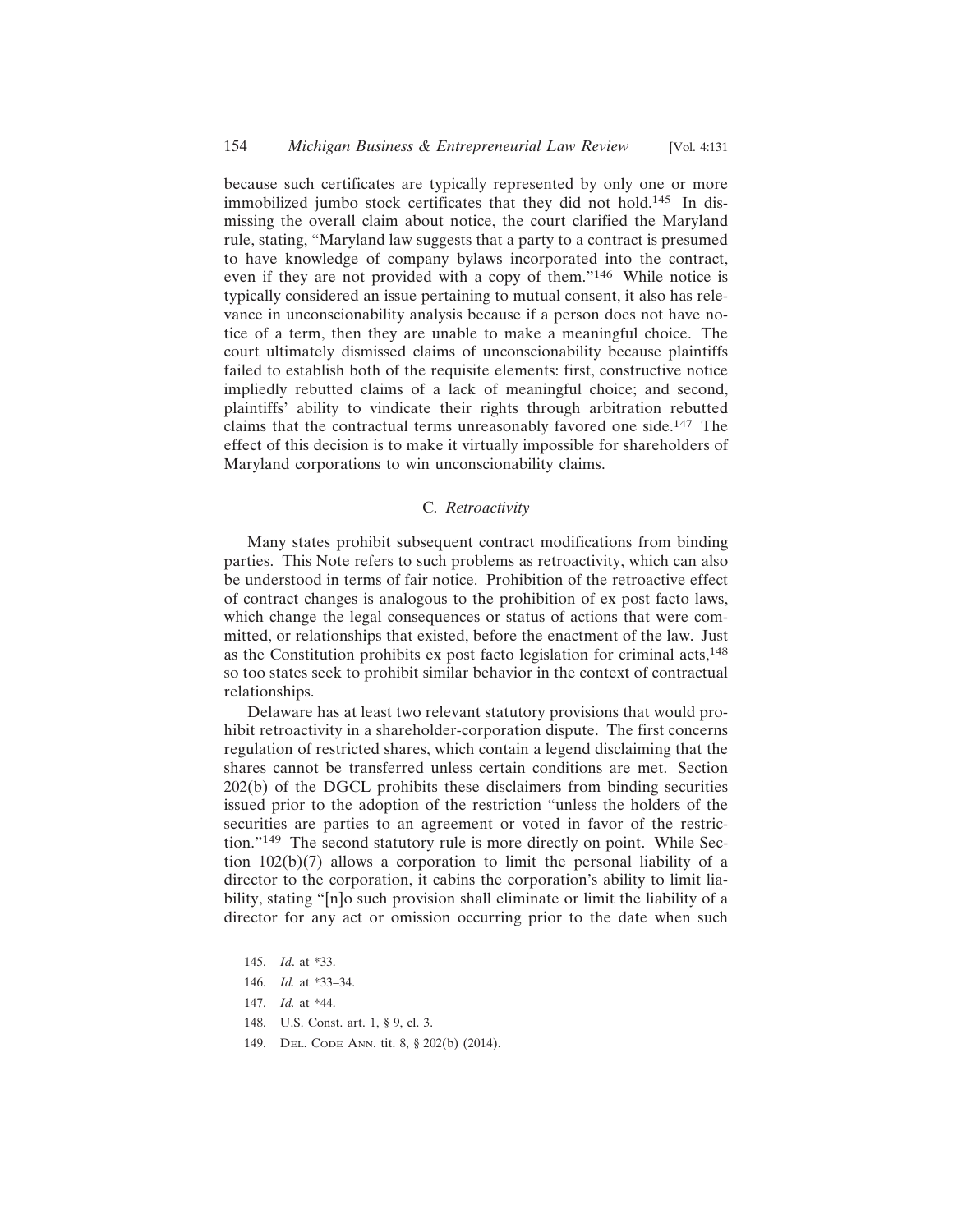provision becomes effective."150 Because of this term, a corporation could not seek to implement an arbitration provision governing a breach of corporate law after the conduct giving rise to the dispute or the dispute itself had taken place. Any adopted terms would only be able to modify the rights of stockholders for events that occur after the date of adoption. The particular language of Section 102(b)(7) indicates the legislators were concerned with providing adequate notice to shareholders. The rationale behind both 202(b) and 102(b)(7) is that drafters wanted to prevent corporations from impairing the value of shares after those shares had been priced and purchased with certain imbedded assumptions. Even though the DGCL does not contain any terms that expressly address retroactivity concerns in the context of arbitration clauses, the clauses may be viewed as impairing shareholders' rights by changing procedure through which shareholders prosecute their rights, and thus similar protection should be implied.

Despite Delaware's statutory protections, contrary precedent exists in other states. For example, the Georgia Court of Appeals decision in *Rushing v. Gold Kist, Inc.*, provided an expansive form of assent that went beyond the standard adopted by Maryland Circuit Court in *Corvex*. 151 The *Rushing* court deemed enforceable an arbitration clause added to bylaws *after* a member of an agricultural cooperative originally signed his membership agreement.152 The court did not find a retroactivity problem because member had expressly agreed to be subject to existing bylaws and bylaws "hereafter in effect."<sup>153</sup> Consequently, cooperative members could be bound by terms adopted after they signed their contract because the original authorization was deemed to have included subsequently enacted provisions. Similarly, in *Portnoy*, the District Court of Massachusetts, applying Maryland law, offered a judiciability rationale, stating "the timing of a shareholder's stock purchase is a meaningless distinction in this context and will lead to inconsistent and contradictory rights and remedies for shareholders of the same company."<sup>154</sup>

It is clear that Delaware statutes conceptualize the retroactivity problem in a different fashion than the way in which Georgia and Maryland courts do. But, concerns of confusion and widely divergent requirements from state to state are mitigated for one principal reason—location of actors. The internal affairs doctrine requires courts resolving disputes about the adoption of or interpretation of charter and bylaw amendments to apply the law of the state of incorporation.155 Delaware corporations will be subject to Delaware law and Georgia agricultural cooperatives will be sub-

<sup>150.</sup> DEL. CODE ANN. tit. 8, § 102(b)(7) (2014).

<sup>151.</sup> Rushing v. Gold Kist, Inc., 567 S.E.2d 384, 387–88 (Ga. Ct. App. 2002).

<sup>152.</sup> *Id.* at 385–86.

<sup>153.</sup> *Id.* at 388.

<sup>154.</sup> Del. Cnty. Emps. Ret. Fund v. Portnoy, No. 13-10405-DJC, 2014 U.S. Dist. LEXIS 40107, at \*36 (D. Mass. Mar. 26, 2014).

<sup>155.</sup> Weitzel, *supra* note 2, at 109.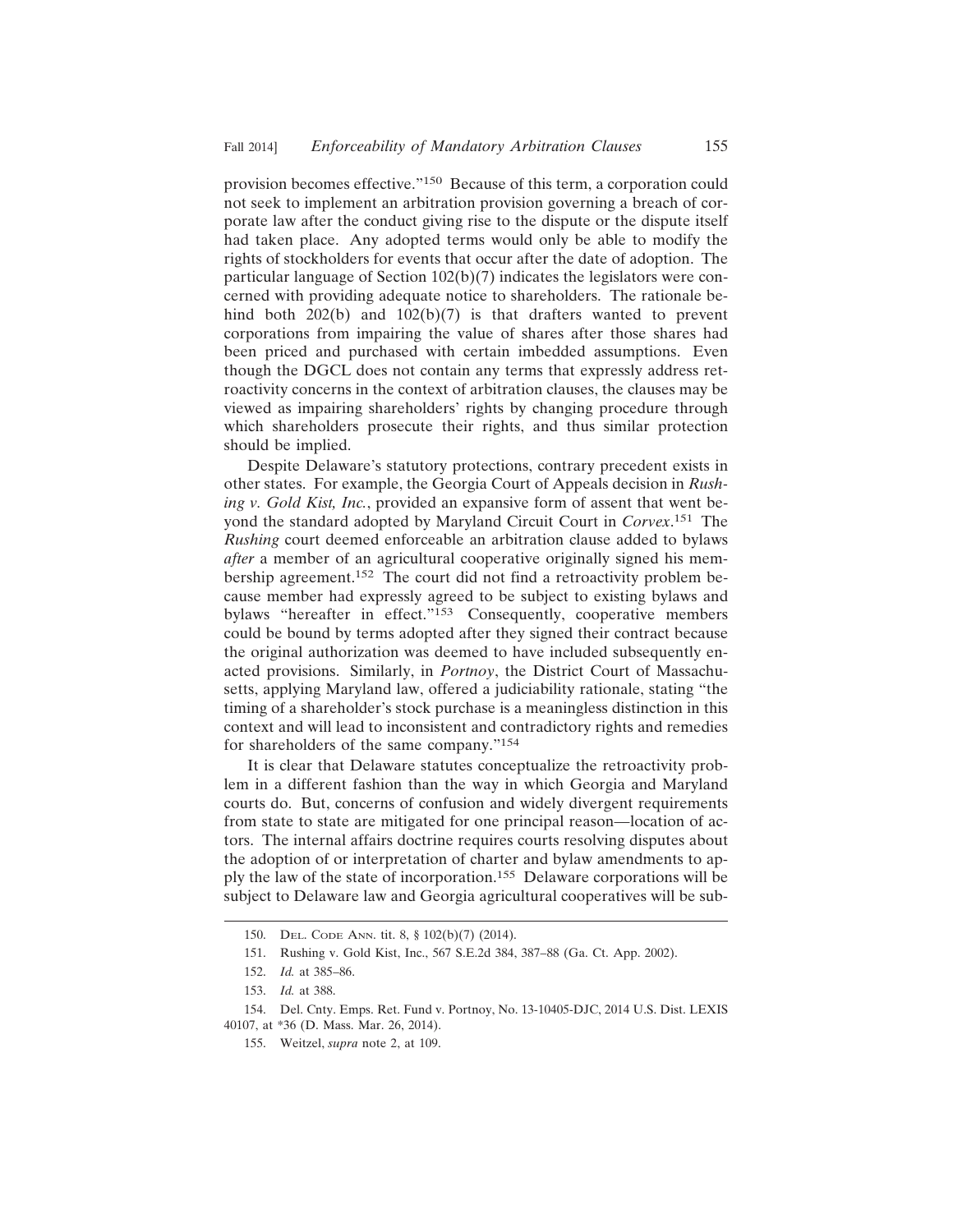ject to Georgia law. More corporations are incorporated in Delaware than any other state.156 Consequently, shareholders should not have reason to fear such adverse rulings concerning assent, particularly retroactive assent.

Nevertheless, recent dicta from the Delaware Supreme Court eroded the statutory foundation upon which shareholders would otherwise rely. In *ATP Tour, Inc. v. Deutscher Tennis Bund*, the Delaware Supreme Court upheld the validity of a fee-shifting term that was included in the company's bylaws.157 At the end of an opinion that highlighted the two tests for the legality of bylaw provisions—whether the language was facially valid or invalid, and whether or not the provision was enacted for a permissible purpose—the court turned to its attention to when bylaw amendments could be enacted. The court reasoned that because the ATP Tour had included a clause in its certification of incorporation which specified that bylaws "may be adopted and/or amended from time to time," and because the ATP Tour conferred upon directors the power to enact and amend bylaws, that it was permissible for the directors to exercise their right to draft rules at a later date.158 In a comment that implicitly adopted the notion that ATP members had given carte blanche consent to all subsequent changes, the court simply stated "[i]f directors are so authorized, 'stockholders will be bound by bylaws adopted unilaterally by their boards.'"<sup>159</sup>

In part, the rationale behind the *ATP* court's decision can be understood when united with Delaware courts' generally deferential view of bylaws, expressed, principally, through a presumption of validity.<sup>160</sup> Nevertheless, these deferential remarks are commonly supplemented by qualifying language that confirms that the presumption is rebuttable.161 In particular, courts have stated two reservations to the presumption: (1) a bylaw that is inconsistent with any statute or rule of common law is void;<sup>162</sup> and (2) bylaws must be reasonably applied.<sup>163</sup>

While the *ATP* opinion would appear to have far-reaching consequences for future investor litigation, it is factually distinguishable from

159. *Id.*

160. *See id.* at 557 (quoting Frantz Mfg. Co. v. EAC Indus. (Frantz), 501 A.2d 401, 407 (Del. 1985) (bylaws of a corporation are "presumed to be valid, and the courts will construe the bylaws in a manner consistent with the law rather than strike down the bylaws.").

161. *See, e.g.*, Frantz, 501 A.2d at 407.

162. *Id.* (citing 8 WILLIAM MEADE FLETCHER, FLETCHER CYCLOPEDIA OF THE LAW OF CORPORATIONS § 4184 (rev. perm. ed. 1982)).

163. *Id.* (quoting Schnell v. Chris-Craft Indus., Inc., 285 A.2d 437 (Del. Supr. 1971) and State v. Jessup & Moore Paper Co., 77 A. 16 (Del. Supr. 1910)).

<sup>156.</sup> *See* LEWIS S. BLACK, JR., WHY CORPORATIONS CHOOSE DELAWARE 1 (2007), *available at* http://corp.delaware.gov/whycorporations\_web.pdf; *About Agency*, DEL. DEP'T OF STATE DIV. OF CORP., http://www.corp.delaware.gov/aboutagency.shtml (last visited Dec. 22, 2014).

<sup>157.</sup> ATP Tour, Inc. v. Deutscher Tennis Bund (ATP), 91 A.3d 554 (Del. 2014).

<sup>158.</sup> *Id.* at 560 (citing Certification of Questions of Law from the United States District Court for the District of Delaware, 2013 at 9).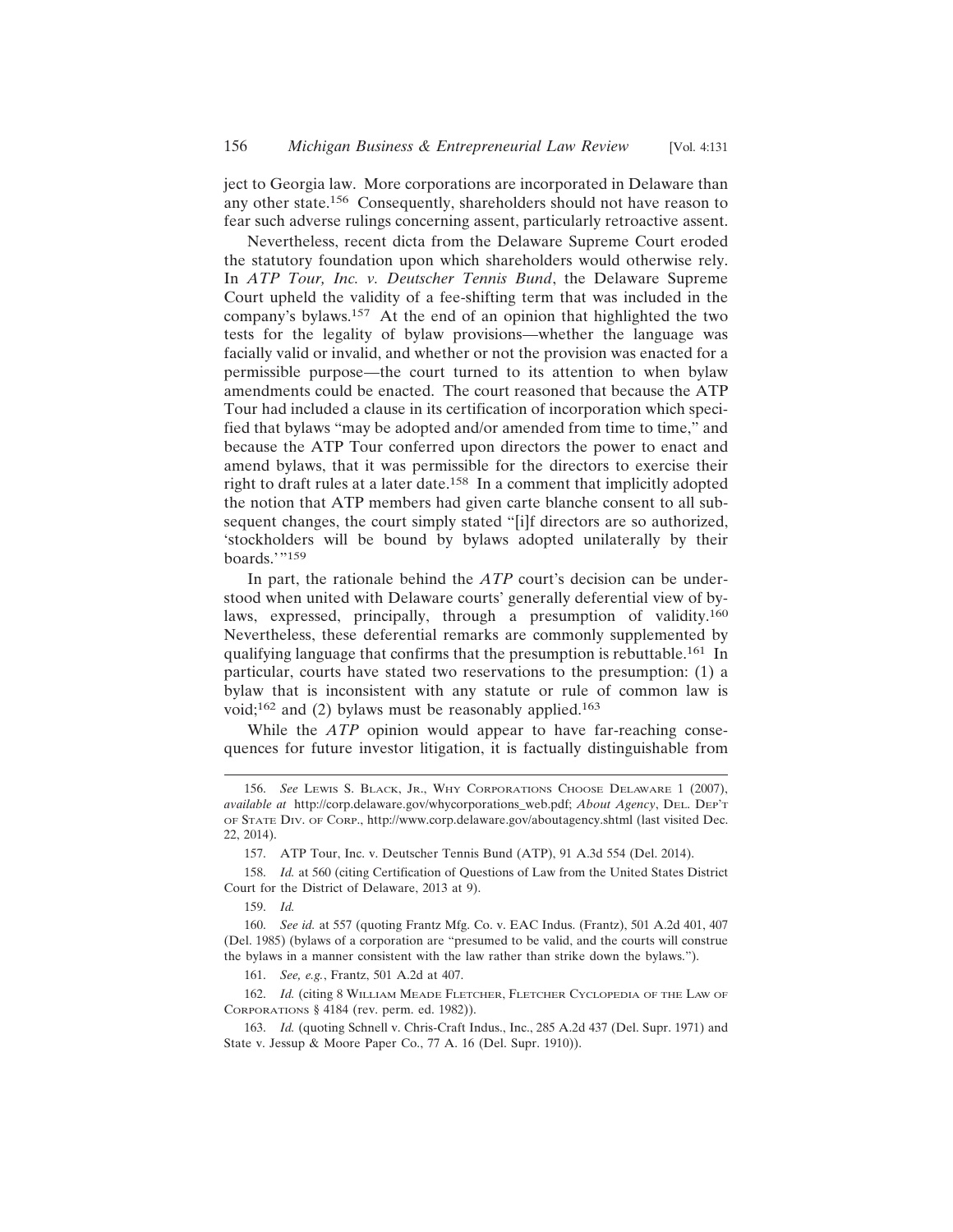the prototypical stock-drop case. The usual investor suit is brought against a public corporation; ATP, by contrast, was a non-stock corporation. Thus, although *ATP* might be read to apply to all Delaware corporations, this is the first—and, so far, the only—case to permit, let alone address, the retroactive application of bylaws against dissenting shareholders.<sup>164</sup> It remains to be seen whether Delaware courts will continue along this path, but when considered in conjunction with the court's clear proclamation that an intent to deter litigation will not result in a fee-shifting bylaw provision being declared unenforceable, the scales seem to tilt against prospective plaintiff shareholders.

## D. *Securities and Exchange Commission Rules*

Assuming that an arbitration provision would satisfy all state law requirements regarding confirmation and enforceability of contracts, public corporations would still have to meet the demands of the Commission in order to enact mandatory arbitration agreements or a corporation cannot go through with its public offering. The Commission plays in integral role in regulating public offerings, namely in accelerating the effectiveness of a corporation's registration statement. Recent attempts to implement arbitration provisions have faced significant headwinds from the Commission. Although the Commission has not issued formal opinions or decisions prohibiting arbitration bylaws, it has still been able to exert pressure in guiding corporations away from including the terms. For example, the Carlyle Group, LP included an arbitration provision in its preparatory S-1 filing for an IPO, but it withdrew the provision "in response to pressure from shareholder rights activists, potential investors and the SEC."<sup>165</sup> Carlyle's attempt sought to include a clause in its partnership agreement that mandated all limited partners to submit any claims to binding arbitration.166

Such a clause should have presented less of a cause for concern within the Commission as compared with the agency's likely response to shareholder-based arbitration clauses.<sup>167</sup> Indeed, limited partners typically possess a closer relationship to corporate managers and the general partner of the partnership than passive shareholders possess to the managers of public corporations. Partnerships, even those which offer partnership inter-

<sup>164.</sup> Joseph L. Christensen, *Delaware Supreme Court Finds Fee-Shifting Bylaws Permissible*, PAUL, WEISS, RIFKIND, WHARTON & GARRISON LLP (May 9, 2014), http://www .paulweiss.com/media/2495878/9may14alert.pdf.

<sup>165.</sup> *See* Karan Singh Tyagi & Gide Loyrette Nouel, *Carlyle Leaves Out Mandatory Arbitration Clause in IPO*, KLUWER ARBITRATION BLOG (Feb. 7, 2012), http://kluwerarbitra tionblog.com/blog/2012/02/07/carlyle-leaves-out-mandatory-arbitration-clause-in-ipo/.

<sup>166.</sup> Kevin M. LaCroix, *Can Investors Be Required to Arbitrate Their Claims?*, THE D&O DIARY (Jan. 19, 2012), http://www.dandodiary.com/2012/01/articles/securities-litiga tion/can-investors-be-required-to-arbitrate-their-claims/.

<sup>167.</sup> *See Can Companies Force Arbitration on Shareholders?*, SLINDE NELSON STAN-FORD, http://www.duvalbusinesslaw.com/Articles/Can-Companies-Force-Arbitration-on-Shareholders.shtml (last visited Oct. 26, 2014) [hereinafter *Force Arbitration*].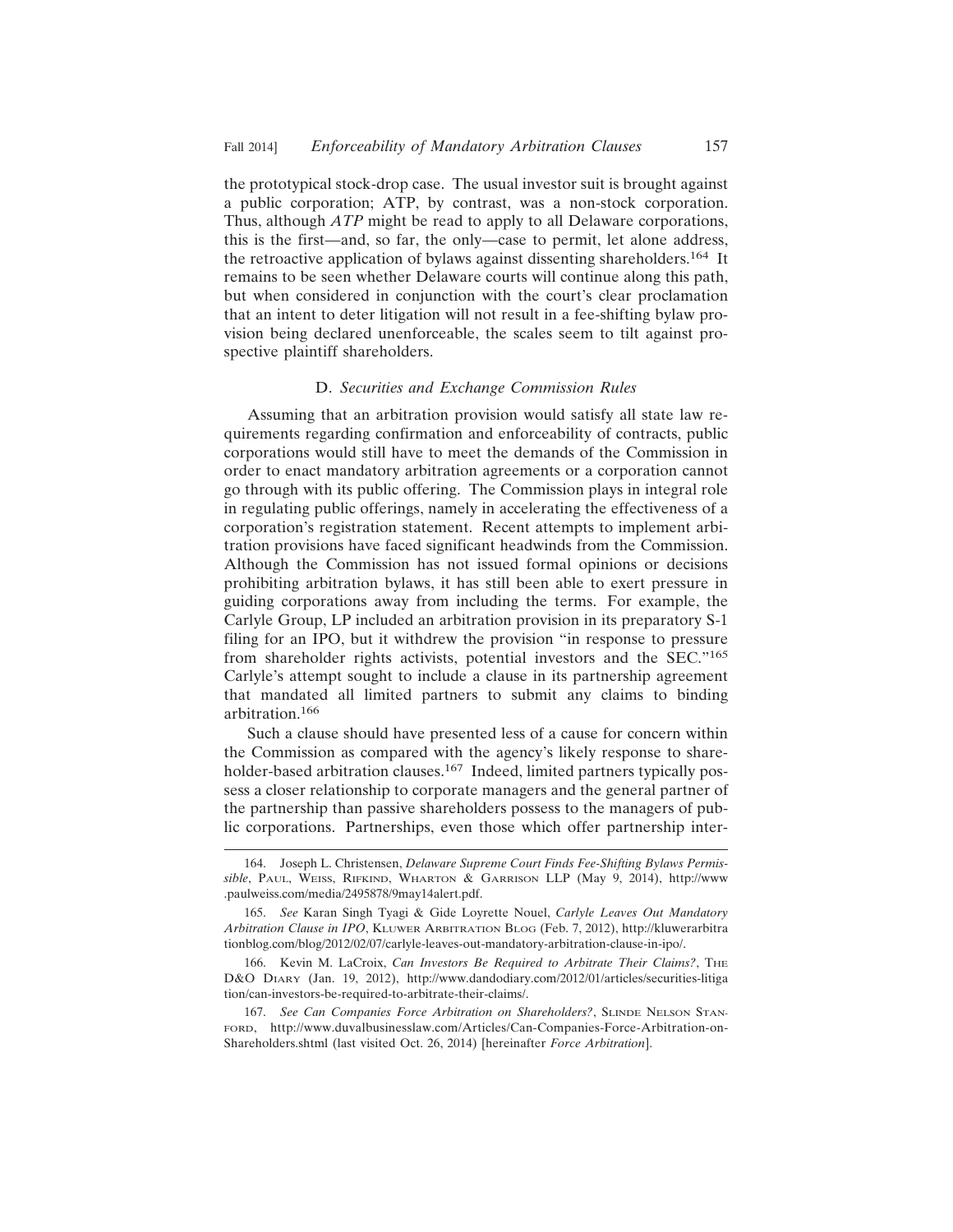ests publicly, also tend to have a fewer number of limited partners than most public corporations have shareholders. Moreover, limited partnership agreements often provide more opportunities for collective action by limited partners, such as leaving open the periods during which limited partners can meet to vote on any of possible rights; by contrast, in a corporate context, shareholders generally can only vote in advance of an annual meeting or for certain statutorily codified corporate events.168 Nevertheless, despite the several reasons why the government may choose a more deferential posture for limited partnership control issues, the Commission still chose to intervene. Consequently, the outlook for Commission abstention in a corporate shareholder context appears bleak. This outlook and the Commission's resistance to the adoption of mandatory arbitration bylaws have been further bolstered by some corporation's boards who have asked the Commission to support exclusion of arbitration proposals.<sup>169</sup>

The Commission opposes mandatory arbitration agreements that prohibit class-action suits because it believes that such agreements are contrary to the public policy interests underlying federal securities laws and would cause a corporation to violate Section 29(a) of the Exchange Act.<sup>170</sup> Section 29(a) relates to waiver provisions and states "[a]ny condition, stipulation, or provision binding any person to waive compliance with any provision of this chapter or any rule of regulation thereunder, or of any rule of a self-regulatory organization, shall be void."171 Mr. Riesenberg, then an Assistant General Counsel of the Commission, believed that mandatory pre-dispute arbitration of shareholder claims would be inconsistent with investor protection because "it would be contrary to the public interest to require investors . . . to waive access to a judicial forum . . . where such a waiver is made through a corporate charter rather than through an individual investor's decision."172 This logic may very well have been pivotal in the Commission's resistance to Carlyle when considered in conjunction with the nature of the desired provision. Carlyle

169. *See, e.g.*, Vold, *supra* note 9, at 2; s*ee also Investor Group Asks SEC to Stand Firm Against Forced Arbitration Corporate Bylaws*, BNA, Sec. L. Daily, Dec. 13, 2103, at \*1.

<sup>168.</sup> *Compare* Del. Code Ann. Tit. 6, § 15-401 (2014) (providing in subsection (f) that "[e]ach partner has equal rights in the management and conduct of the partnership business and affairs" and in subsection (j) that "[a] difference arising as to a matter in the ordinary course of business of a partnership may be decided by a majority of the partners. An act outside the ordinary course of business of a partnership may be undertaken only with the consent of all of the partners."), *with* Del. Code Ann. Tit. 8, § 211 (2014) (allowing the board, not shareholders, to determine when to hold meetings pursuant to each corporation's bylaws).

<sup>170.</sup> *See* Black, *supra* note 15, at 108 (The Commission "has never repudiated its staff position that an arbitration provision in a publicly traded issuer's governance documents would violate the anti-waiver provisions."); Tyagi & Nouel, supra note 165; Vold, supra note 9, at 2.

<sup>171. 15</sup> U.S.C. § 78cc (2012).

<sup>172.</sup> Thomas L. Riesenberg, *Arbitration and Corporate Governance: A Reply to Carl Schneider*, INSIGHTS (Aug. 1990).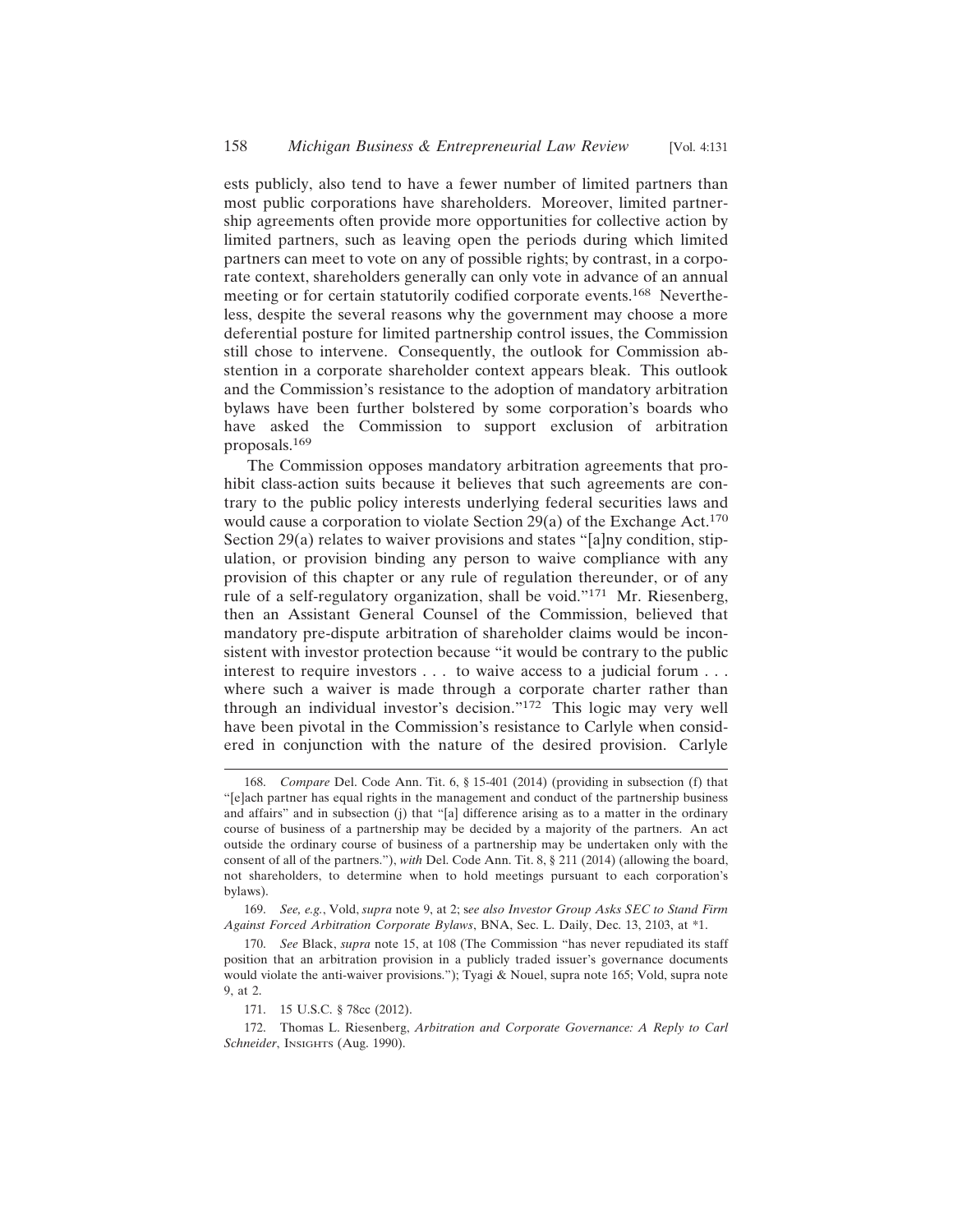wanted every limited partner to irrevocably agree that "any claims, suits, actions or proceedings arising out of or relating in any way to the partnership agreement or any interest in the partnership . . . shall be finally settled arbitration," and that each limited partner irrevocably waive any objection he or she may have to arbitration.<sup>173</sup> Insofar as the clause was contained in an investment contract, which include limited partnership agreements, these provisions would fall within Mr. Riesenberg's proscribed categories.

The Dodd-Frank Wall Street Reform and Consumer Protection ("Dodd-Frank") Act provides further support for the SECs restrictive posture.174 In particular, the Dodd-Frank Act permits the Commission to "prohibit, or impose condition or limitation on the use of, agreements that require customers or clients of any broker, dealer, or municipal securities dealer to arbitrate any future dispute."175 It would not be unreasonable for the Commission to use this statutory language as an invitation to continue to oppose mandatory arbitration clauses. Indeed, if the Commission followed a popular canon of interpretation that specific provisions pertaining to a particular issue apply instead of provisions more generally covering the issue, it might choose to use the more specific Dodd-Frank Act commentary about arbitration in the context of securities over generally applicable arbitration statutes.<sup>176</sup>

Arbitration bylaw opponents would encourage the Commission to take a more restrictive perspective than Mr. Riesenberg's. Opponents would allege that all bylaw amendments requiring individual arbitration violate the anti-waiver rule because such bylaws substantially weaken securities investors' ability to pursue substantive Exchange Act rights, namely the private rights of action under Section 10(b) and Rule 10b-5.177 Opponents relying on a Section 29 argument thus base their claim on in-effect rather than procedural rights: what, in light of practical circumstances, a rational shareholder would do. They would allege that because a rational shareholder without a substantial claim would not pursue a federal securities claim in arbitration, there is no remedy, and as a thus, a waiver of investor protections in violation of Section 29. The Commission has not formally addressed Mr. Riesenberg's theories or the arguments made by arbitration opponents, but it has granted No Action Letters after these claims were sent to the Commission, noting that there is "some basis for [the] view that

<sup>173.</sup> *See* LaCroix, *supra* note 166.

<sup>174.</sup> Dodd-Frank Wall Street Reform and Consumer Protection Act of 2010, Pub. L. No. 111-203 (2010).

<sup>175.</sup> *Force Arbitration*, *supra* note 167.

<sup>176.</sup> Judge Russell E. Carparelli, *The Rehnquist Court's Canons of Statutory Construction*, (Sept. 2005), http://www.ncsl.org/documents/lsss/2013PDS/Rehnquist\_Court\_Canons\_ci tations.pdf (citing two Supreme Court cases which use this canon: Green v. Bock Laundry Mach. Co., 490 U.S. 504, 524–26 (1989) and Crawford Fitting Co. v. J. T. Gibbons, Inc., 482 U.S. 437, 444–45 (1987)).

<sup>177.</sup> *E.g.*, Vold, *supra* note 9, at 3.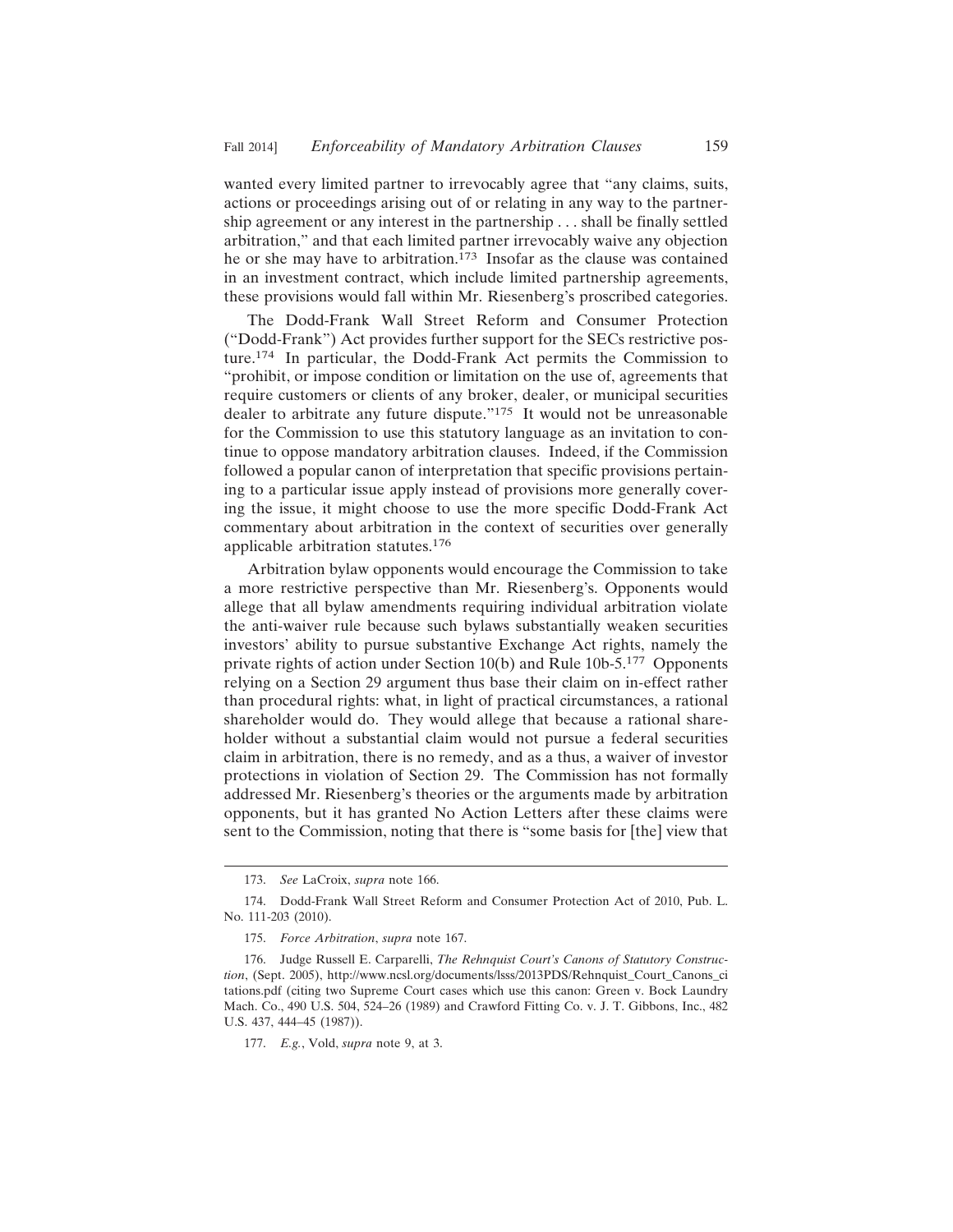implementation of [such] proposal[s] would cause the company to violate the federal securities laws."<sup>178</sup>

*Shearson/American Express Inc. v. McMahon* could be read to support opponents' claims because it states that an agreement or provision that "weaken[s a party's] ability to recover under the [Exchange] Act" is grounds for voiding the agreement under § 29(a).179 But *McMahon* likely cuts the other way. In *McMahon*, the U.S. Supreme Court "limited the scope of Section 29(a) to prohibit only waivers of the *substantive* obligations imposed by the Exchange Act."<sup>180</sup> *McMahon* held that "where the SEC has sufficient statutory authority to ensure that arbitration is adequate to vindicate Exchange Act rights, enforcement of an agreement to arbitrate does not affect a waiver of compliance with any provision of the Exchange Act under Section 29(a)."181 The Court reasoned that because the Commission has the authority to control Self-Regulating Organizations (SROs), which adopted the mandatory arbitration clauses for disputes involving brokers, the Commission has de facto ability to ensure the arbitration provisions are adequate to vindicate Exchange Act rights.<sup>182</sup> Because the Commission did not object to the agreements adopted by the SROs, the agreements did not waive a substantive obligation of the Exchange Act. Investor-corporation litigation should not lead to a different result. The Commission has the ability to exercise its authority over arbitration provisions through a Release, but it has chosen not to do so with respect to arbitration clauses, just as it was silent with the arbitration clause in *McMahon*. Moreover, opponents' arguments about substantive or in-effect rights violate the explicit commands of the *Green Tree* and *Italian Colors* decisions discussed *supra*. The more recent *Italian Colors* decision overrules any precedent of older, attenuated cases. Thus, whatever basis the Commission believed suggested that arbitration provisions violate federal laws has been undermined by recent Supreme Court decisions.

#### **CONCLUSION**

The permissibility of arbitration clauses in shareholder-corporation dispute resolution is a developing but currently resolved field of law. The FAA and the Supreme Court cases upholding its effect suggest an expansive use of arbitration clauses remains possible. When corporations make public offerings, they engage in interstate commerce, thus making it possible for them to use the FAA. State law issues present a greater challenge for corporations, who must assess issues of mutual assent, unconscionabil-

<sup>178.</sup> Gannett Co., Inc., SEC No-Action Letter, 2011 WL 6859124 (Feb. 22, 2012); Pfizer Inc., SEC No-Action Letter, 2012 WL 587597 (Feb. 22, 2012).

<sup>179.</sup> Shearson/American Express Inc. v. McMahon, 428 U.S. 220, 230 (1987) (citing Wilko v. Swan, 346 U.S. 427, 432 (1953)).

<sup>180.</sup> Vold, *supra* note 9, at 3 (citing McMahon, 428 U.S. at 228).

<sup>181.</sup> *Id.* at 3–4 (citing McMahon, 428 U.S. at 238) (internal quotation marks omitted).

<sup>182.</sup> *McMahon*, 428 U.S. at 234.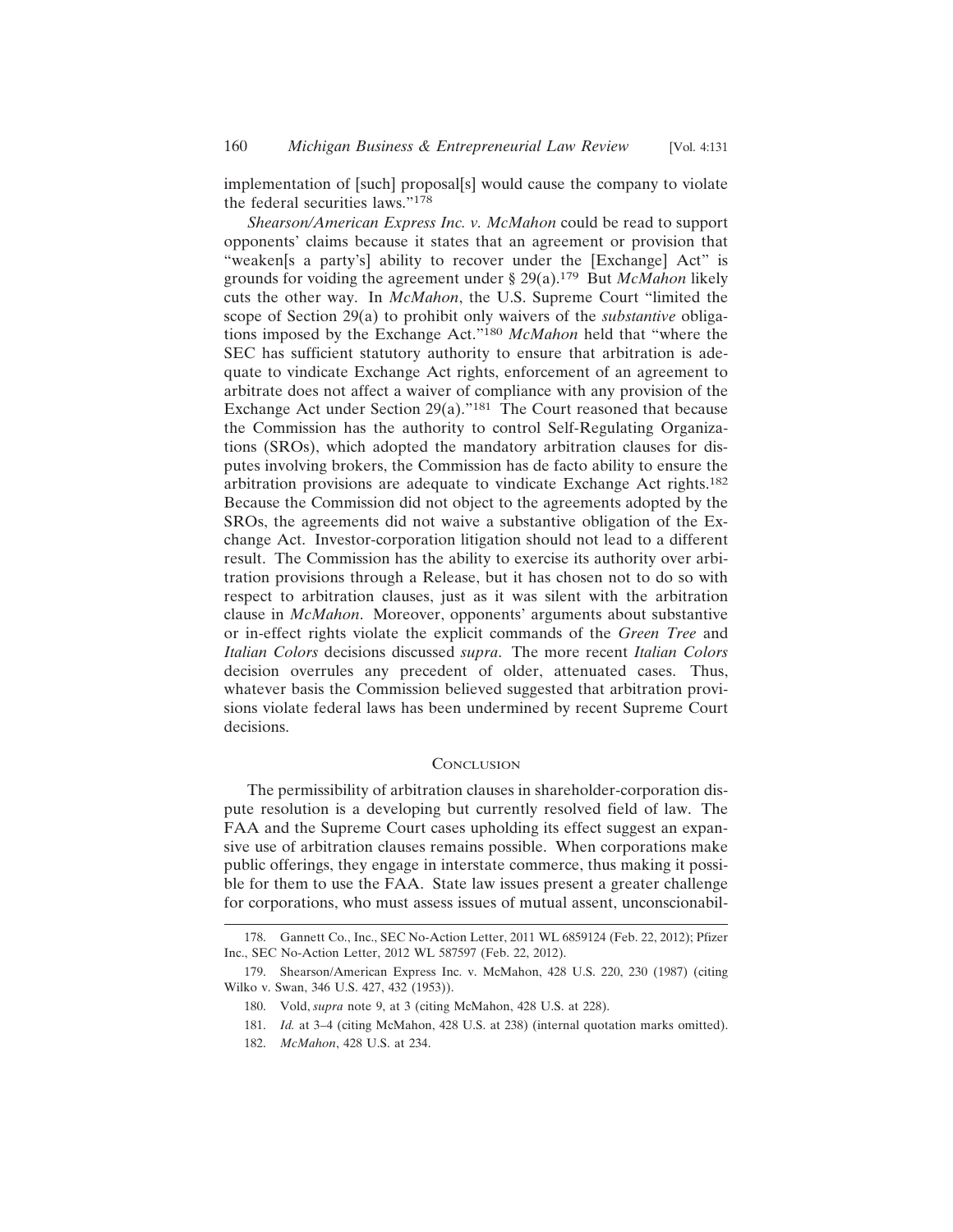ity, and retroactivity. While California and the Ninth Circuit have stringent understandings of unconscionability, other states such as Maryland, Massachusetts, and Georgia have more lenient standards for mutual assent and unconscionability. Delaware statutes evidence a desire to prohibit retroactive changes affecting shareholder rights, but recent cases have pushed against such interpretations. Consequently, corporations should adopt the arbitration clauses in their articles of incorporation prior to doing a public offering or should seek a shareholder proxy vote as the means by which to implement the arbitration clause.

The Commission has exerted pressure to oppose mandatory arbitration clauses in certain settings, such as with respect to the Carlyle Group's IPO. Nevertheless, the Commission has not taken administrative enforcement actions against corporations that have the provisions. Final resolution on this issue will require a challenge in court or with the Commission. A corporation should be successful in challenging the Commission should it wish to do so, finding adequate basis in Supreme Court precedent and state law jurisprudence, particularly from Maryland's *Corvex* and New Jersey's *Sandalwood* decisions. A challenge against the Commission would most likely arise as a corporation contemplated its IPO. But it would be more difficult for such a corporation to make the necessary challenge due to the antecedent costs associated with litigation. Moreover, established corporations will not desire risk the legal and reputational costs associated with being first if doing so will result in Commission sanctions. Until a corporation chooses to invest the financial resources in such a challenge, this question will remain open.